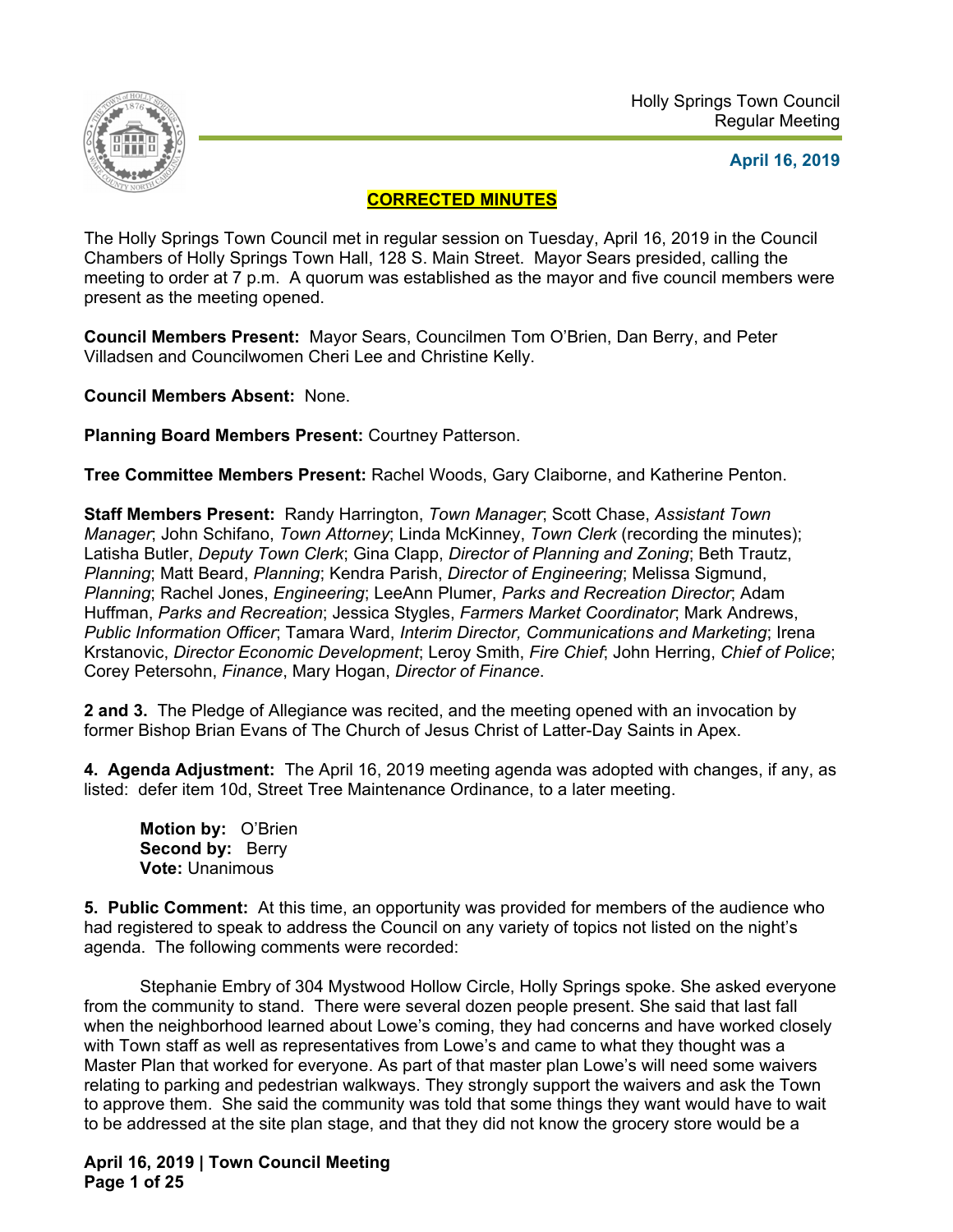Wegmans. She said that they were happy that it is Lowe's and Wegmans that are coming in. They have now come to address their outstanding concerns with the site plan. She was very complimentary of Sean Ryan and the work he has done with the neighborhood. She said that the neighbors knew it was zoned commercial and that they support this development, but they have some concerns, some of which are significant, and they want to address those concerns.

 Susan Morgan 508 Wildwood Farm Way, Holly Springs said she wanted to say that the Planning Board passed the plan before the community knew that the grocery store was going to be Wegmans and what the hours were, and they are unhappy that they didn't have a chance to speak to that. The community wants the easement to be terminated once the Fire Department no longer needs it for access. She said that Rachel Jones in Engineering told the community that emergency access was the only reason for that easement. Lowe's is placing a gate with a lock behind the store. They want a more solid, acoustic gate, and for it to remain in place after the termination of easement. The Fire department is in agreement with a solid the gate as long as the lock system matches the master plan.

 They would like an acoustic fence about 15 feet high behind Lowe's because the trucks will be using air brakes. There will be a high volume of trucks because Wegmans' doesn't have a distribution center. She said that additional sources of noise behind the buildings would be back up alarms on the trucks, a generator, a compactor, fork lifts, and the opening and closing of the delivery doors. What they think would work and not be a burden to Lowe's would be to make the north section of the chain link fence a 15 foot solid acoustic fence and move it to the curve. Lowe's would be 20 feet above the community so they want a taller fence. Three of the four sections can be chain link. They want the deciduous trees on the plan to be evergreens instead, for better buffering.

 They would like the Wegman's sign on back of building to be removed. Wegmans doesn't need the sign because only the neighborhood could see it, and they have a store in Maryland without the sign in the back. The neighborhood would like Wegmans to alter their delivery schedule to be 7am to 9 pm, not 1 am to 5am because the noise of generator trucks would disrupt the sleep of residents.

 Ms. Morgan said that the community would like Wegmans' store hours to be in line with Lowe's, not open until midnight with the outdoor café going. The neighborhood wants a sign preventing trucks from using Wildwood Farm Way, with "violators will be fined." During the Planning Board meeting Lowe's and Wegmans said that they would not be able to control the independent truckers. The communities do not want commercial vehicles on Wildwood Farm Way. Costco in Apex uses signs like this. If trucks are there overnight, the community wants them to park in the front, not in the back near the neighborhood. The backup alarms 50 ft from residential properties will disturb residents.

 She said that the community would like there to be no light poles in the parking aisle between the two buildings, but wall pack lights instead, on the fence or on the building below the fence line. The neighbors believe an eight-foot fence is not high enough, because trucks are 13.5 feet high, Wegmans will be 15 to 20 feet above the neighborhood, and truck motors are 6 feet high. A lot of noise would get over an eight-foot fence. She said they need to improve the visual and sound barrier from trucks. A 15-foot fence on a berm with dense evergreen plantings will best protect the community. The community wants the fence to run behind Lowe's, behind Wegmans and around the side of the café prevent café users from seeing community pool. The berm is necessary because, while a fence and dense plantings help to block noise, a berm actually deflects it.

 Ms. Morgan said the greenway increases the noise behind the houses because it's a hard surface. To reduce the decibels by 10 cuts the noise in half. She said that trucks are 90 to 100 decibels. Eighty decibels causes hearing damage. She said the current location of the greenway violates the UDO for community business, because it goes nowhere, and also the residents are not getting the designated buffer. She said they need the full 25 foot buffer to get adequate buffering. Lowe's could also improve the specimens used. The most important thing is to get a berm with the highest elevation possible with a 15-foot fence and the whole 50-foot buffer, planted at the highest

**April 16, 2019 | Town Council Meeting Page 2 of 25**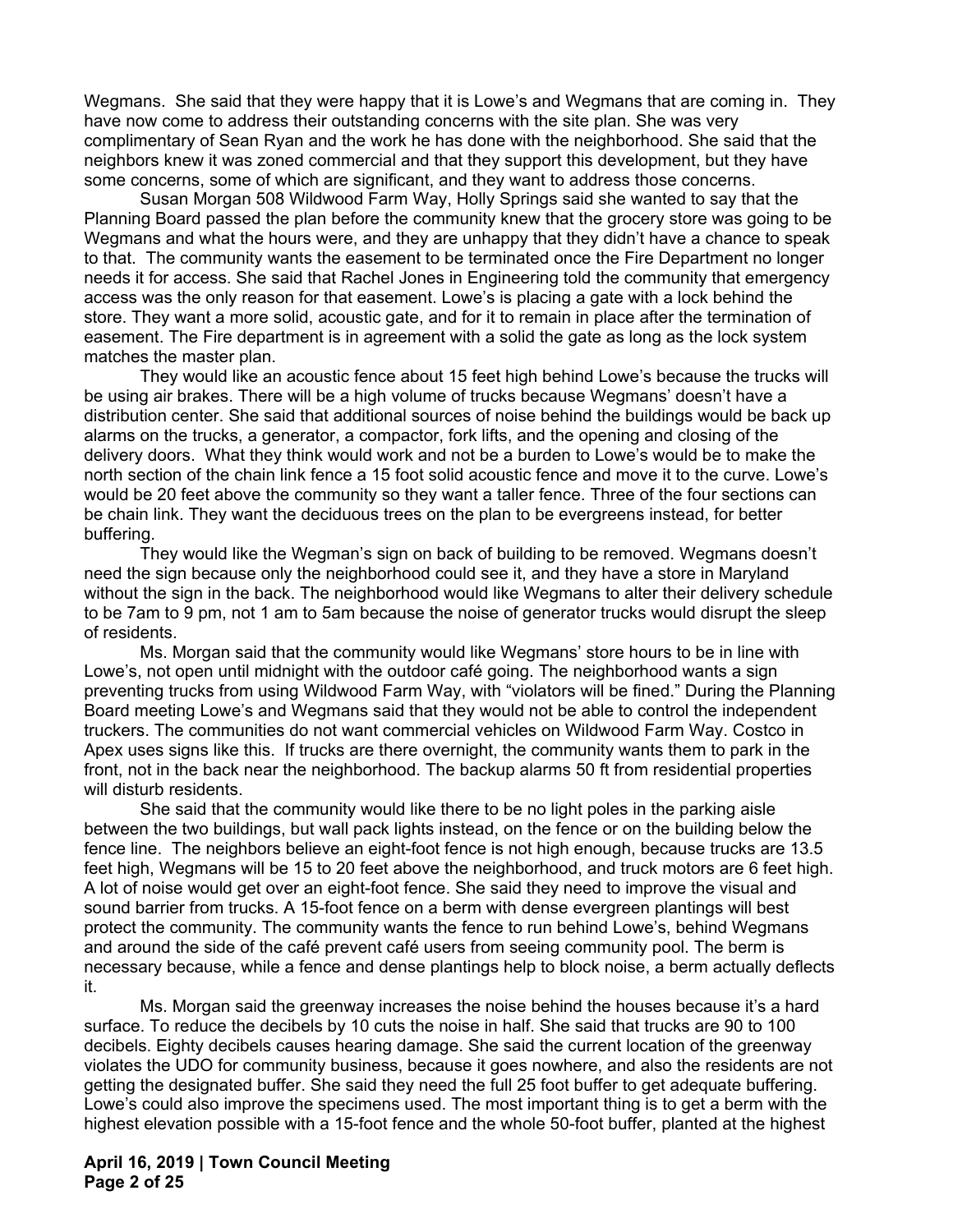elevation and working down to the bottom. She said they want the fence to be west of the access road behind Lowe's loading dock and compactor below the grocery store and extending round the side of the café. It would improve visuals also, separating the residence from the business. No other large commercial development sits on top of a residence like this one, but others have berms. She said the greenway opens in a blind curve near the café, which invites late night activity behind their homes. The greenway prevents the berm which is needed to keep people from watching their kids play or swim. She said a berm is good for the community and good for kids, so it's good for Holly Springs.

 Ms. Morgan said they do not need or want the greenway. They have over 100 signatures that they got in 3 days. They submitted the petition to the Mayor. They proposed a plan in January and pointed out that the current buffer was not in line, but no changes were made. The greenway keeps Lowe's and Wegmans from complying with the noise ordinance. It doesn't connect to anything, doesn't go anywhere, and they don't want it.

 Ms. Morgan said that at the Planning Board meeting they proposed an alternate route for the greenway through open spaces, but no changes were made. The greenway interferes with Lowe's and Wegmans complying with the noise ordinance. The number of loading docks and the elevation concern them. She said they want the greenway moved, utilizing existing sidewalks or open spaces. The Wildwood neighborhood has sidewalks on both sides, unlike Morgan Park. They want their property values and their way of life protected. Due to the fact the Wegmans didn't reveal their plans earlier, they want Council to delay their action on this.

**6a. Recognition: Holly Grove Middle School Solve for Tomorrow winners –** Mayor Sears said that he got a letter from Mark Johnson, NC Superintendent of Public Schools, NC Department of Education congratulating Ms. Schelin and her sixth grade class at Holly Grove Middle School for being a national winner of the Samsun Solve for Tomorrow competition. Mayor Sears said that the class was a national winner and the Community Choice winner for Samsung's Solve for Tomorrow Competition with their school bus stop sign invention, winning \$110,000 for their school for the purchase of technology. He said that the competition was designed to boost interest and proficiency in science, technology, engineering, and math and was open to students in grades six through twelve. The class first won at the state level, then went on to become one of ten finalist teams. The other nine finalists at the national level were high school students. The students presented their invention in New York City, and will go next month to Washington DC to meet with their legislators to talk about bus safety.

 Ms. Schelin said how proud she was of her students, because it was rare for the same class to win nationally and the Community Choice award. She asked some of her students to address the Council. Boston Harol spoke about what the competition was like. He explained what the sign does and how it improves school bus safety. Next, Kaley Davis explained the technology behind the invention.

 Mayor Sears said that he went to Holly Grove Middle School several times, and that the pep rally celebrating the win was great. But prior to that, he was most impressed when every kid in this class walked through the halls while the rest of the school cheered them on to wish them luck in New York. Bus safety is very important. He said that 88% of school bus drivers report that cars have unlawfully passed them when stopped, and that there are nearly 300 stop-arm violations daily in the state of North Carolina. He said that this was unacceptable. He said how very proud of the students the Town is and asked for a show of appreciation from the audience. The audience gave them a standing ovation.

 Mayor Sears presented the students with a proclamation declaring the Town's congratulations to them.

**Action:** None.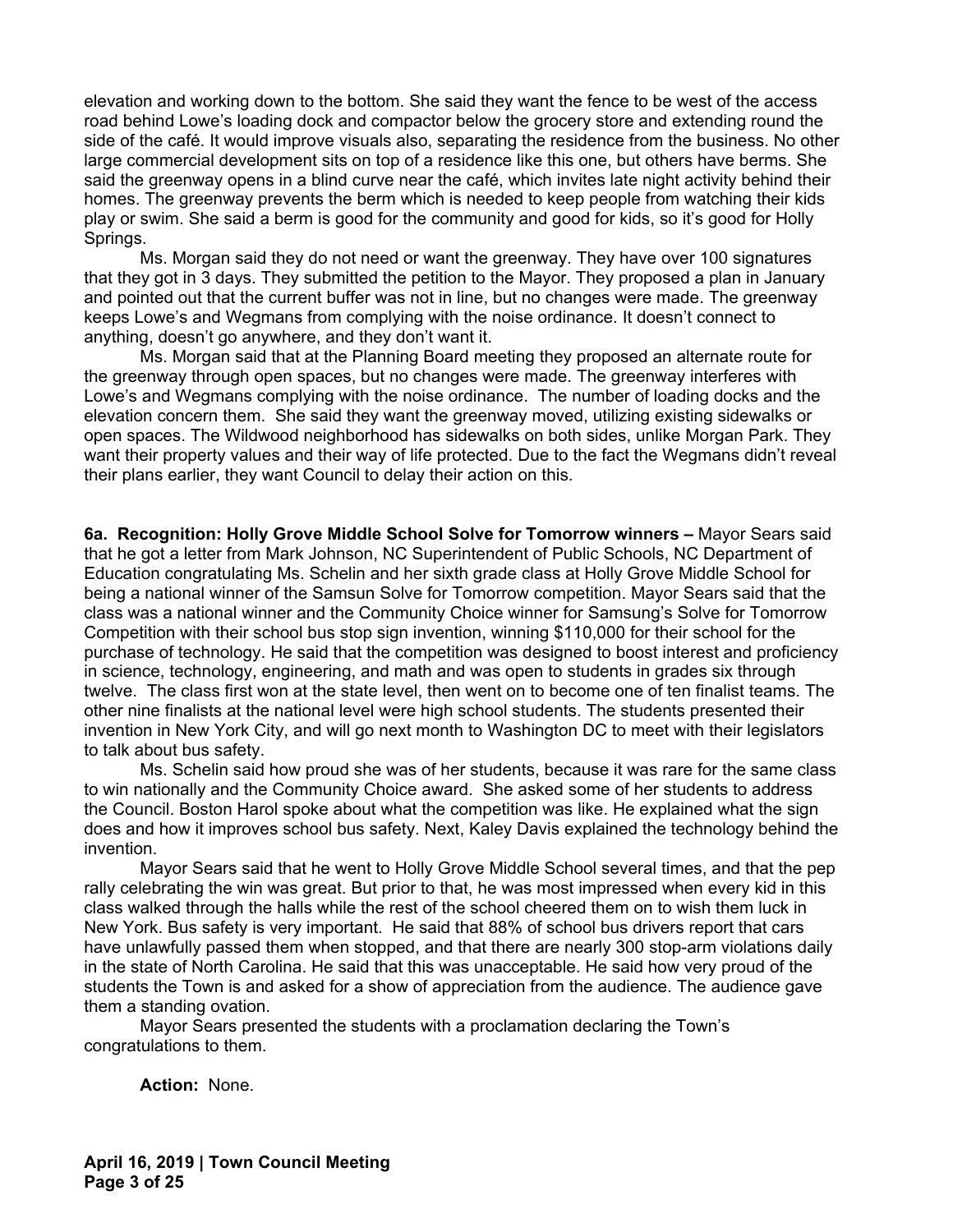### **7a. Requests and Communications – Holly Springs Farmers Market Transition and 2019 Outlook**

Daniel Weeks, Assistant Town Manager, gave a history of the Holly Springs Farmers Market saying it has been going for 13 years. He had a little quiz to see how much people know about it. He congratulated the Planning and Zoning Department who has done an outstanding job of creating and advancing this highly successful event over the last 12 years. He said that beginning in 2019, Farmers Market operations will be administered by the Department of Parks and Recreation. The goal of the quiz was to recognize the effort and passion of the Planning department. Mr. Weeks mentioned food truck rodeos, shred-a-thons, and other events that have been held under the auspices of the Farmers Market. The location on Main Street was likely a significant factor in NC Chapter of the American Planning Association in recognizing Holly Springs' Main Street as a "Great Main Street in the Making." He said that other awards Planning staff have received on behalf of the farmers market include being named "Favorite North Carolina Farmers Market" for 7 years in a row by the American Farmland Trust and honorable mention last year in WRAL's Voter's Choice Awards. The Holly Springs Farmers Market has served as a business incubator and has helped fuel the economic vitality of Holly Springs. The Market has expanded over the years to include a winter market. It is a source of economic activity, a social gathering space, and a pillar of the community. It would not have been possible without the help of Planning and Zoning staff Candace Alford, Matt Beard, Kathy Carlisle, (get list from Daniel) and John Herring, Chief of Police, for providing donuts.

Jessica Stylges, Farmers Market Coordinator, said that she has the best job in town. She said that the Holly Springs Farmers Market kicks off its 13<sup>th</sup> season on May 4, 2019. She thanked the many sponsors, and reminded Council of the new location at the Cultural Center. She identified new programs coming soon including pre-orders. Through an app, customers can order ahead on Thursday evenings and pick up on Saturday. There will also be new vendors, including some specialty vendors, and the Market will be launching a customer loyalty program. She then highlighted some of the upcoming events and activities associated with the Farmers Market, from Customer Appreciation drawings and kids' activity tents, to live music and food truck rodeos. She invited everyone to come out to the 2019 Holly Springs Farmers Market.

Randy Harrington, Town Manager, said he wanted to thank Daniel Weeks, Jessica Stygles and the Planning and Zoning department for their good work on the Farmers Market.

#### **Action:** None.

## **8a. Public Hearing: Development Plan 18-DP-16, Holly Springs Towne Center Pod D**

 Matt Beard, Planning, said that this development plan is for a 239 unit multi-family project located at the intersection of Old Holly Springs Apex Rd and Bennett Knoll Parkway, behind Target. It is Pod D of the Holly Springs Towne Center Master Plan, designated for multi-family residential use. Site plan shows 4 apartment buildings and a club house with a pool. This Master Plan was approved in 2008, including this tract designated as multi-family, and the parcel was zoned R-MF-15 on October 21, 2008. He said the plan includes a petition for a Parking Reduction Waiver to reduce the overall parking requirement by ten percent. The Waiver is to reduce required parking. They have identified an area to be land banked in case additional parking is needed. The landscaping meets all minimum requirements with buffering matching the Master Plan. They have provided all required open space as well including an exercise trail, club house, pool, bocce courts, dog park, and playing fields. He showed an elevation of a typical building and the club house.

Councilman Berry asked whether the 10% reduction in parking was available for multi-family developments only. Mr. Beard said that it is a general waiver. Gina Clapp, Director of Planning and Zoning, said that they have never had to go back and ask for additional parking to be built when waivers have been granted in the past. Councilman O'Brien asked what would trigger the Town

**April 16, 2019 | Town Council Meeting Page 4 of 25**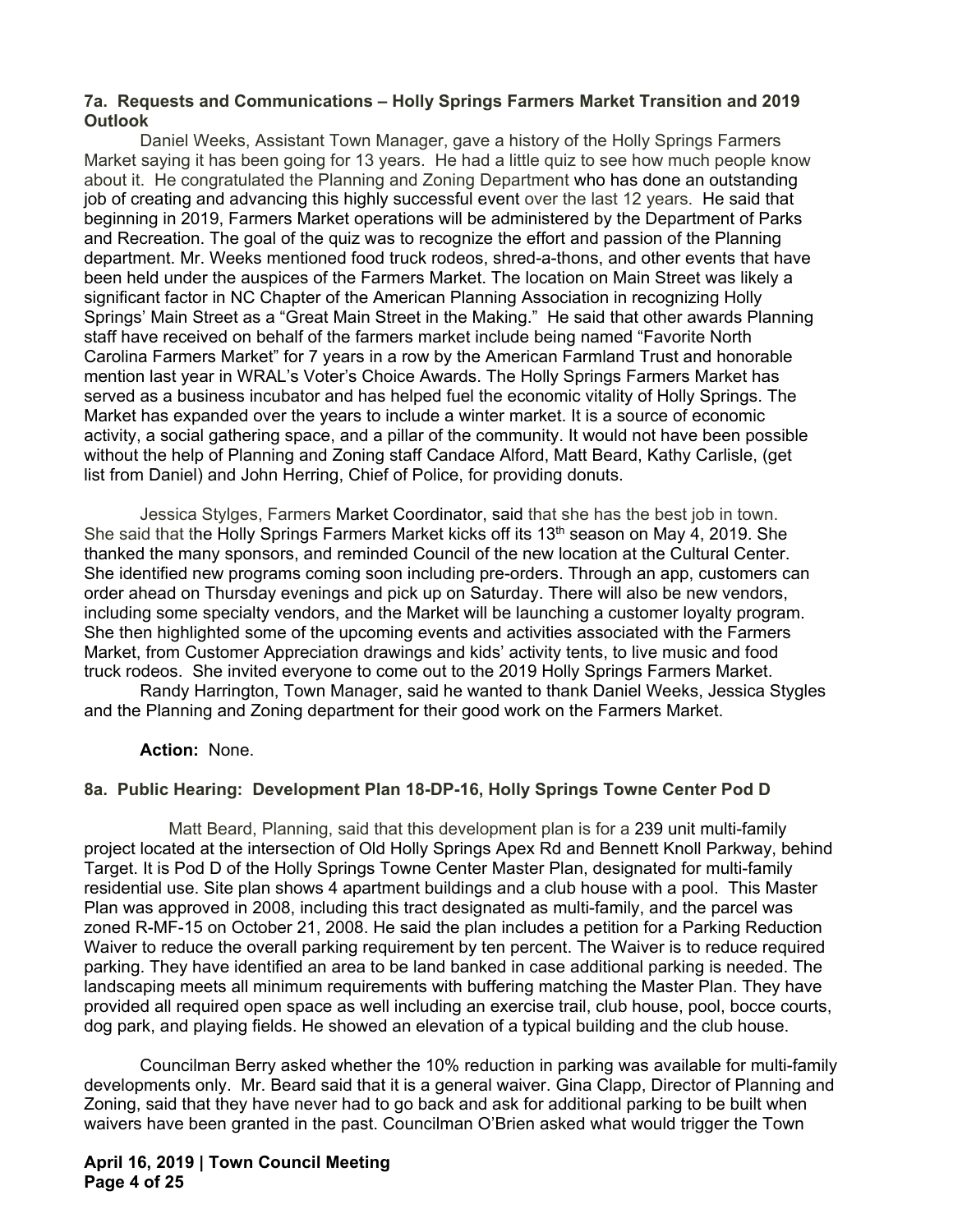asking a developer for more parking. Mr. Beard said if people complained, or if cars were parked in fire lanes or on the streets, etc., then Town staff would go investigate. If Staff felt more parking was necessary they would send a notice letter to the developer requiring them to build more spaces.

Rachel Jones with Engineering said that public utilities are available. There are two connections to existing waterlines, from Bennet Knoll Parkway and Old Holly Springs Apex Road. There is a connection to an existing gravity sewer line and existing reclaimed water line off of Bennet Knoll Parkway. A Traffic Impact Analysis (TIA) was completed with the development plan. At the Planning Board meeting additional information was requested which the developer provided. It is important to note that sidewalks will be provided along the frontage on Old Holly Springs - Apex Road and along Bennet Knoll Parkway.

Councilman Berry asked if road widening would be part of this development. Ms. Jones said it was widened with the Towne Center development.

Councilman O'Brien asked when the TIA was completed. Mr. Beard said it was done in 2008. Ms. Jones said it was updated in 2013. Councilman O'Brien asked why the Town wouldn't do one now, with 2019 demographics. Ms. Jones said that it was approved under the master plan. Staff is currently investigating the policy on TIAs to see under what circumstances the Town could require updates.

Courtney Patterson of the Planning Board said that they discussed the following issues and concerns on 03/26/2019:

- The need to address existing traffic issues on Old Holly Springs Apex Rd and the relative age of the TIA approved with the Holly Springs Towne Center Master Plan;
- The parking reduction waiver request and what steps the Town has to get the "land banked" areas improved as parking areas in the event such a need would arise; and
- The desire for future developments to take into consideration the need for elevators being included for its residents.

She said that overall consensus of the Planning Board is that we need to slow down until the consultant on the long term plan comes back with its recommendations.

Councilwoman Kelly asked Ms. Patterson to address the issue of accessibility for the senior community in apartment communities, not just in this plan, but in any apartment plan.

Mr. Beard said that elevators would be on the study list for next round of UDO amendments. The Town will not necessarily require every project to have them but will probably make one of the required options in an attempt to provide more accessible housing.

He said that town staff has requested that the petitioner submit additional information to support the Traffic Impact Analysis Memo originally submitted with this development plan. This TIA Memo demonstrated the development plan's impacts in relation to what was previously approved with the Holly Springs Town Center Master Plan TIA.

Ms. Patterson said the Planning Board recommended approval for the UDO Waiver for Parking Reduction with a vote of 4-3-2. Mr. Brady's, Mr. Crandall's, and Mr. Deshazor's denial votes were based on the project not meeting the Town's established standards. Ms. Patterson's approval was based on there being a process in place that will hold the applicant accountable in the event additional parking will be needed.

She said that the Planning Board recommended approval of the Development Plan with a vote of 4-3-2. She said that Mr. Deshazor was concerned that the traffic study was completed too long ago. His opinion was that the developer should assist with resolving the traffic issues in that area. Mr. Brady was concerned about the traffic issues with all the development in this area. He would like the entire area be considered not just this one project. Mr. Crandall's denial was based on the Town's preferred tax base.

Ms. Patterson recommended approval of this project but only because she felt the Board was required to do so. However, she said she felt that the Board should not be approving projects with additional residential units until the Future Land Use Plan has been updated and approved. She said she thinks the current TIA is outdated and not sufficient for the current situation and she has concerns for the area.

**April 16, 2019 | Town Council Meeting Page 5 of 25**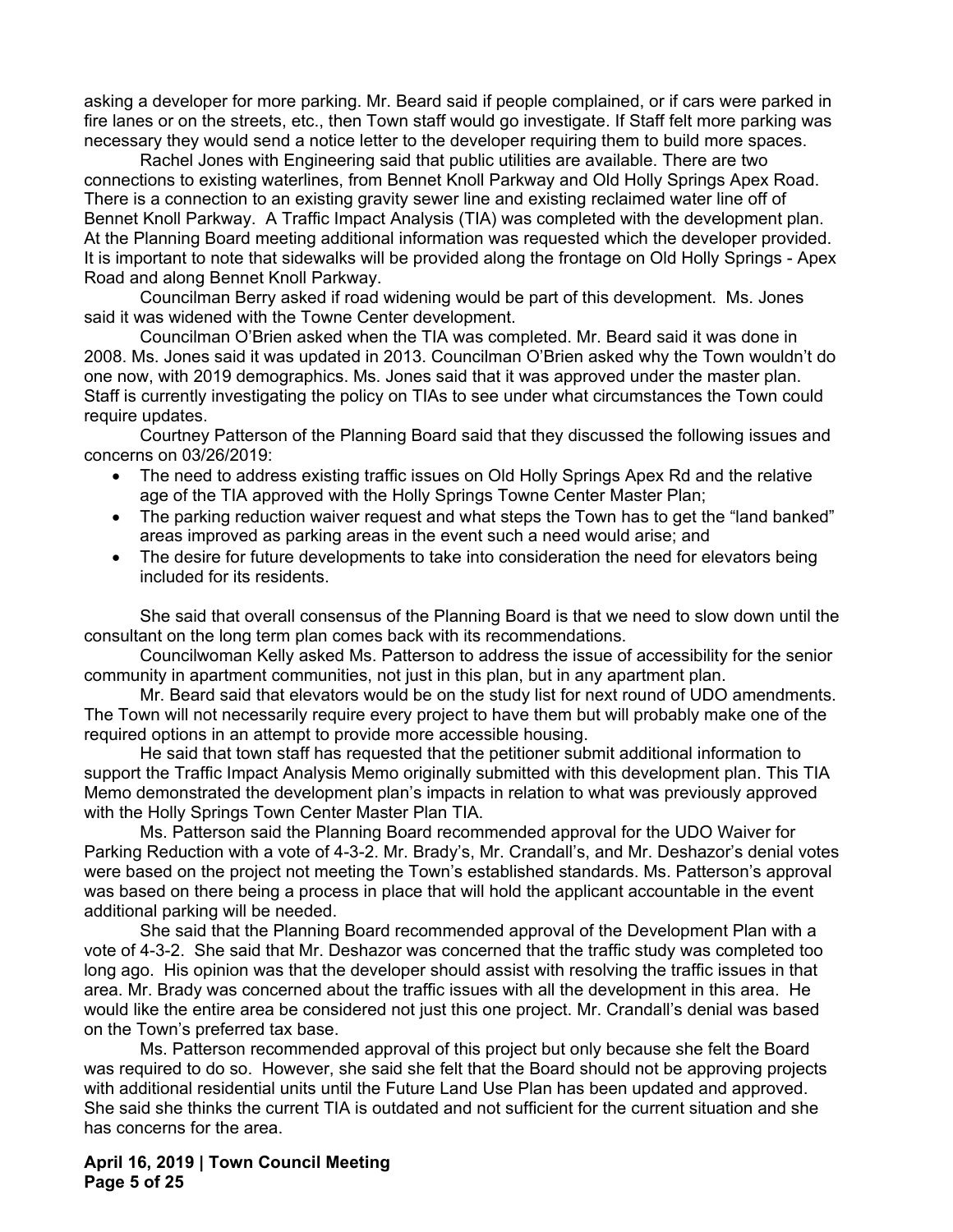Ms. Patterson said that after Planning Board voted to approve, an additional motion was made that the Town Council consider requiring the developer to evaluate the need of adding elevators to the buildings as well as future needs for better accessibility for the senior community. The Planning Board passed this motion 6-1-2.

With that explanation completed, Mayor Sears opened the public hearing. The following input was recorded: none.

There being no input, the public hearing was closed.

 Applicants Ron Hendricks a civil engineer with Piedmont Land Design, Matt Peach of Stantec Consulting, and Chris Carlino of Dominion Realty Partners, introduced themselves and said they would be glad to answer any questions. Councilman Berry asked them to elaborate on why the parking waiver is required. Mr. Hendricks said that the developer has done many projects and their experience is that they don't need 1.75 parking spaces per unit.

Chris Carlino said that they were not asking for the waiver just to ask for it. He said that they were big on green building and did a study to see how the parking was being utilized. There is a good float factor, and an average of 1.5 spaces per unit is consistent across the Southeast. Also, they didn't want to build more impervious surface and sacrifice green space to parking.

Mr. Peach spoke about the parking study. Back in late summer they took a look at sites in Holly Springs and neighboring areas (two in Holly Springs and one in Cary) They did traffic counts at all the driveways to count the ins and outs and found that parking peaks overnight. The study found that 12 am to 3 am was the peak parking use time. They sent crews to go out and count cars in spaces during that peak time. They confirmed the number of spaces used with aerial photography, and they checked with management of the complex to see if the complex was fully rented. He said that any way they looked at it, the parking provided exceeded the parking being used.

Councilman O'Brien said he was concerned about traffic, and asked how they got their numbers. Mr. Peach said there were memos submitted to staff, one was a trip generation memo, to check to make sure number of trips predicted is still above the current actual usage; the other was to look at volumes projected out in the TIA and compare it to data available from NCDOT today. He said they took the 2007 traffic data, grew it 4% per year due to growth, they then accounted for specific approved developments in the area from TIAs approved for those developments: then they took total development traffic from the 2007 study and add it, then subtract "internal capture." Then they looked at NCDOT's published traffic counting from 2017, which is the latest available. After going through all this, they came up with 41,699 vehicles per day predicted in 2007, which is in excess of what NCDOT counted for 2017.

Councilwoman Kelly asked about the parking areas with the retaining walls. Mr. Hendricks said that the retaining wall by Building 4 will be built even if the parking waiver is granted, because it is due to the building, not parking. Councilwoman Kelly asked how tall the retaining wall would be. Mr. Hendricks said 11 feet. Councilwoman Kelly asked if it would cost more to do later, rather than doing it now, and Mr. Hendricks said yes, because there aren't economies of scale for a small project.

Councilwoman Kelly asked how tall the other retaining wall was, and was told it would be in the 8 to 10 foot range. She asked if it would be better to do the retaining wall now, rather than later, and Mr. Hendricks said it would be, if they need it, but he didn't think they would need it. Councilwoman Kelly said that she thinks they will, as she has seen other projects with shortage of parking.

Mr. Hendricks said that the project has more one bedroom units than two bedroom units, which would mean lower parking needs, and Councilwoman Kelly pointed out that one couple could have two cars. Mr. Peach said that they accounted for the ratio of 1 to 2 or 3 bedrooms in their parking calculations.

**April 16, 2019 | Town Council Meeting Page 6 of 25**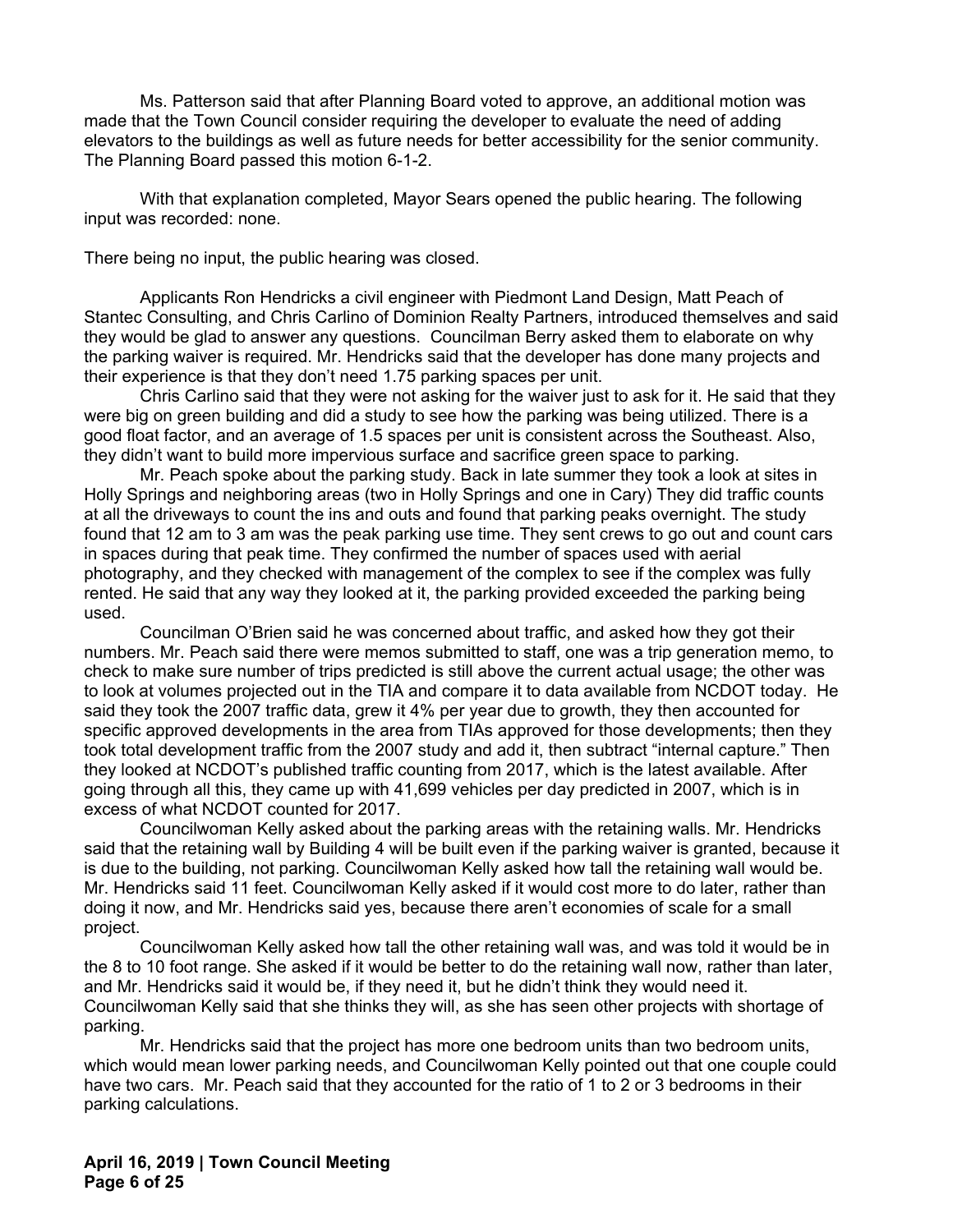Mr. Carlino said that as a landlord his company would be the first to notice if there were parking shortages or bad reviews regarding available parking. He said if they saw their leasing struggling it would be in their best interest to build the additional parking and head off the problem before anyone complains to the town. Councilwoman Kelly asked if the retaining wall at Target impacts their development. Mr. Hendricks said it doesn't impact them at all as it's on the other side. Councilman O'Brien expressed concerns with the TIA given the percentage of growth in the town. He said he thinks it needs to be updated. He said the TIA's are old and he doesn't want to guess. Councilman Berry agreed. He said that traffic now is materially different from traffic in 2007. In the 1<sup>st</sup> paragraph of the Memo, exact lane usages weren't known. He pointed out that the background traffic is study is from 2013 which was 6 years ago. Studies from 2013 show more trips than DOT shows in 2017. So he said the town is stuck between the Memo's figures and DOT's figures. He expressed concern that there wasn't enough accuracy. Councilwoman Kelly said that she shares his concerns.

John Schifano, town attorney said that the Town requires a TIA in rezoning requests to be sure the traffic network can support the new land use. This property is already zoned. He said the developer is asking Council to approve a site plan. This is not a legislative process, but a nondiscretionary *pro forma* decision. The decision on the parking waiver is quasi-judicial. He said Council can decide whether the facts support granting the waiver. Council should grant or deny based on the facts and their own understanding. He said Council's job is to weigh all that evidence and make a decision on the parking waiver. The development plan decision is just a determination as to whether or not the plan meets the Development Plan regulations. He said that he doesn't think there is any evidence that it does not meet the requirements. If Council doesn't think there is enough information to know if the plan meets the UDO requirements, they can table the decision and get more information from staff. He reiterated that the zoning and/or rezoning process is the time to think about traffic impacts.

Councilwoman Lee asked if Council could require a new TIA. Mr. Schifano said that it would have to be very specific to this development plan, for example, is there good traffic flow into the site, etc. not to an overall concern about lack of infrastructure in area. Council could require information about the number of left and right turns into site, for example. But it could not require a TIA for "percentage of growth in the area" type decisions.

Councilwoman Kelly asked if concerns about not enough parking were outside the scope of what Council could require. Mr. Schifano said that was site specific, and he would suggest asking staff for information about adequate parking and inflow and outflow specific to that site.

**Action**: Motion to table the development plan for 18-DP-16 for Holly Springs Town Center to discuss compliance of the site plan with town staff.

**Motion by:** O'Brien  **Second by:** Lee  **Vote:** Unanimous

#### **9a. Consent Agenda:**

The Council approved a motion to approve all items on the Consent Agenda. The motion carried following a motion by Councilman O'Brien, a second by Councilman Villadsen, and a unanimous vote. The following actions were affected:

9a. Minutes – The Council approved minutes of the Council meeting held April 2, 2019 and the Workshop meeting held April 9, 2019.

9b Budget Amendment – The Council approved the monthly administrative budget amendments approved by Town Manager.

*A copy of the budget amendment report is attached to these minutes.* 

**April 16, 2019 | Town Council Meeting Page 7 of 25**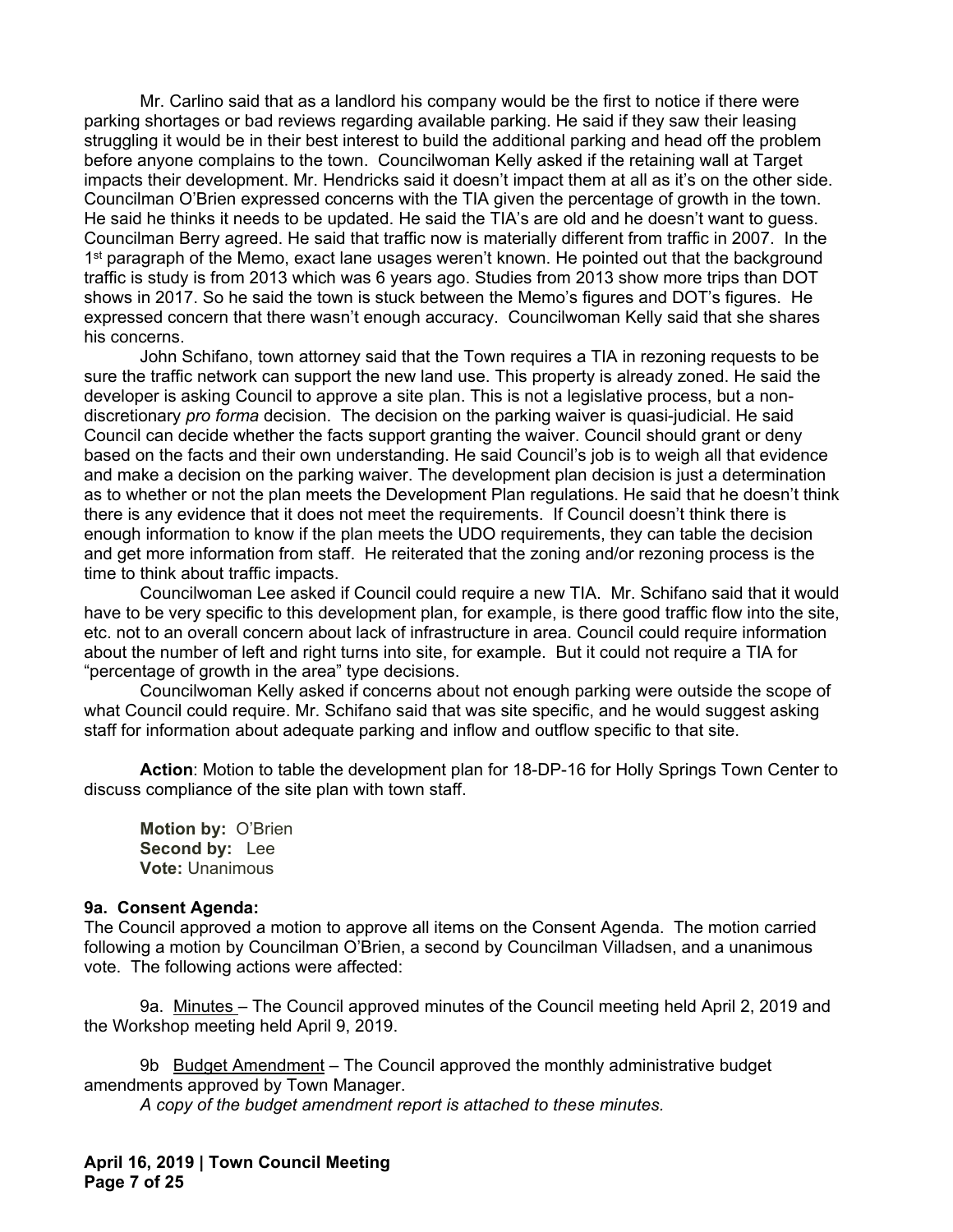9c. Budget Amendment to Close Woodcreek Pedestrian Tunnel Project – The Council approved a budget amendment to close the Woodcreek Pedestrian Tunnel Project and transfer unexpended funds to the Parks and Recreation Reserve Fund.

*A copy of the budget amendment is attached to these minutes.* 

9d. Annual Financial Audit Contract - The Council approved a contract with Elliott Davis to perform the annual financial audit for the fiscal year ending June 30, 2019.

9e. Town Hall Commons Change Order 4 - The Council approved change order #004 for additional electrical work and mortar change for the Town Hall Commons parking deck.

## **10. New Business:**

## **10a. Fiscal Year 2019-2020 Strategic Plan**

Randy Harrington, Town Manager said that a strategic plan outlines the direction of an organization. He likened it to a road map to outline the points of interest and destinations on a particular trip. It articulates what is most important and guides resource allocations, policy direction, and efforts of the Town. He said that since November 2018, the Mayor and Town Council have been developing a strategic plan through Council Workshops and the annual planning retreat.

The Strategic Plan includes four components:

- Vision Statement: the overall desired character of the Town
- Strategic Priorities: aspects of the community and Town organization that are the most important areas to impact and achieve positive outcomes
- Goals: areas under each Strategic Priority area where certain achievements are desired, typically over a 2-5 year time period
- Initiatives: 48 initiatives articulates specifically how goals will be achieved and where staff efforts are focused, typically over a 1-3 year time period.

All components of the plan are shown in the attached Strategic Plan. Below outlines the Vision Statement and Strategic Priorities

Mr. Harrington said the Vision Statement written with Council's guidance reads as follows: *"Holly Springs offers an unmatched quality of life that reflects the joys of small town living in a safe, family-friendly community that residents and businesses are proud to call home."* 

Next, Mr. Harrington explained the five strategic priority areas defined by Council. Strategic Priority Areas:

- Economic Prosperity & Diversity *Holly Springs provides a climate where a wide variety of businesses thrive with economic opportunity for all.*
- Engaged, Healthy & Active Community *Holly Springs promotes fulfilling and rewarding lifestyles with abundant, healthy living options.*
- Organizational Excellence *Holly Springs is a leader in responsible government with a high-performing organization that meets the public service needs of its residents*
- Responsible & Balanced Growth *Holly Springs will continue to plan for future infrastructure and support a quality, balanced mix of land uses, while preserving its small town charm, characteristics, and history.*
- Safe & Friendly *Holly Springs is one of the safest communities in North Carolina with a welcoming spirit and inviting atmosphere.*

For each of the five Strategic Priority Areas, there are goals and initiatives that have been developed in conversation between staff and Council. He presented the following goals:

**April 16, 2019 | Town Council Meeting Page 8 of 25**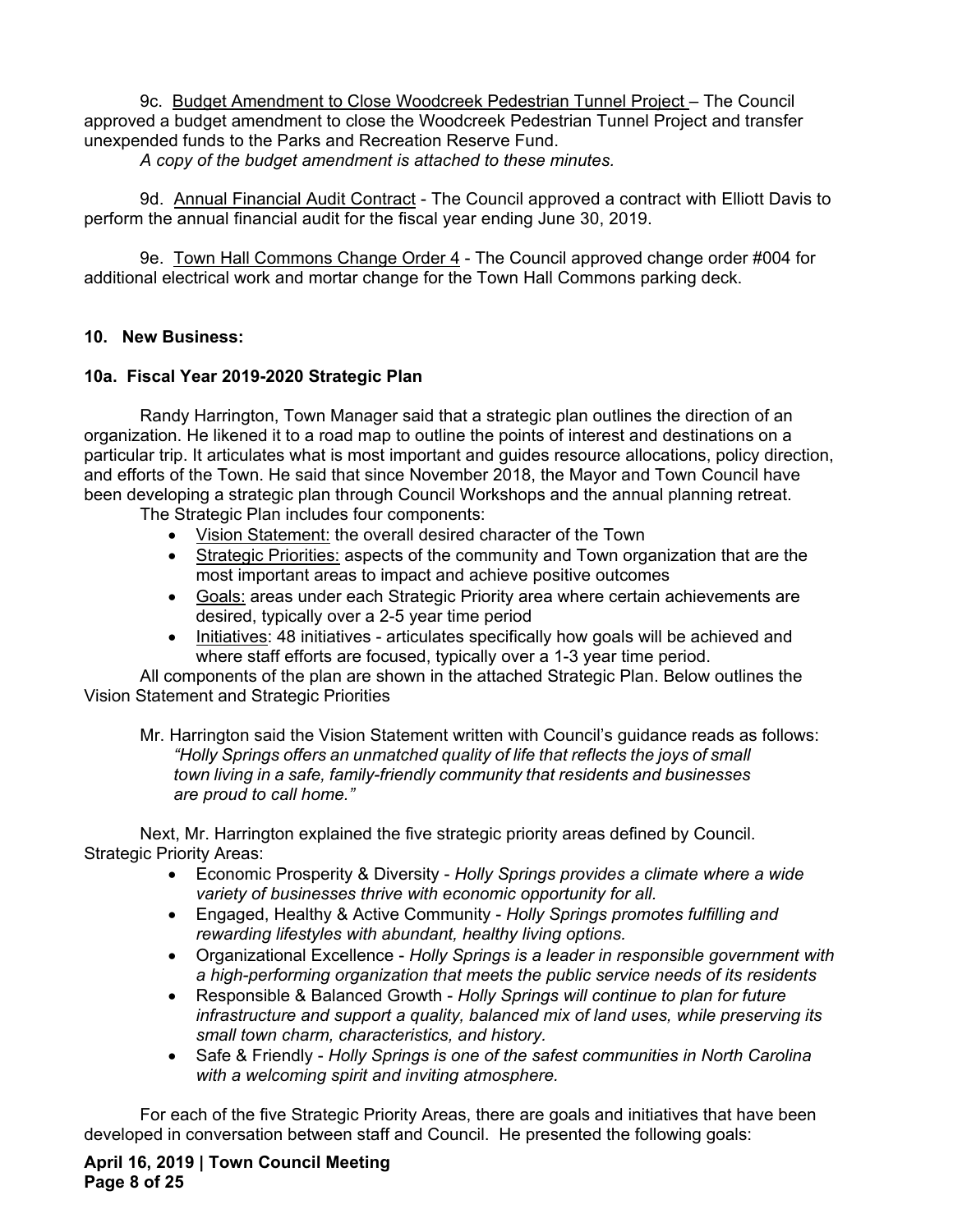**Economic Prosperity & Diversity** – *Holly Springs provides a climate where a wide variety of businesses thrive with economic opportunity for all.*

- 1. Enhance, attract, and engage diverse economic development opportunities.
- 2. Create a vibrant downtown center.
- 3. Seek partnerships to drive economic development.

**Engaged, Healthy, and Active Community** – *Holly Springs promotes fulfilling and rewarding lifestyles with abundant, healthy living options.* 

- 1. Improve, expand, and seek partnerships for recreational and cultural opportunities.
- 2. Plan, design, build, and maintain a comprehensive system of sustainable facilities, greenways, and park spaces to high standards, providing attractive places that people use and enjoy.
- 3. Develop community events and programs that ensure wide appeal of activities for residents.

**Organizational Excellence** *– Holly Springs is a leader in responsible government with a highperforming organization that meets the public service needs of its residents.* 

- 1. As an employer of choice, we will retain and recruit a highly skilled workforce.
- 2. Leverage technology and innovative business approaches to enhance customer service and improve business efficiencies.
- 3. Expand community engagement.
- 4. Ensure financial stewardship.

**Responsible and Balanced Growth** – *Holly Springs will continue to plan for future infrastructure and support a quality, balanced mix of land uses, while preserving its small town charm, characteristics, and history.* 

- 1. Plan, maintain, and invest in infrastructure.
- 2. Support land use planning and policies that provide for sustainable and economic growth while balancing small town characteristics.
- 3. Promote sustainability initiatives to protect natural resources and preserve community historical and environmental assets.
- 4. Partner with neighbors to promote smart regional infrastructure investments.

Mr. Harrington thanked the Council and staff for all their hard work in creating this strategic plan. He said the next steps are for the budget recommendations to reflect the plan, for further development of staff action steps, and the development of performance measures to assess the progress.

Mayor Sears reminded everyone that it is a document that can be amended, tested, and revised. Mr. Harrington said that a strategic plan is a "living document" that is updated periodically, and it is envisioned that the Strategic Plan will be reviewed at least annually with the Mayor and Council to ensure alignment with Council expectations and direction.

 Councilman Berry said that this was collectively one of Council's biggest goals when Randy Harrington was brought on board, and he is excited for the future and glad Council is able to accept this and go execute it.

**Action:** Motion to approve the 2019 Strategic Plan, outlining the Town's vision, priority areas, goals, and initiatives that are designed to meet the current service needs of the community and prepare for the future.

**April 16, 2019 | Town Council Meeting Page 9 of 25**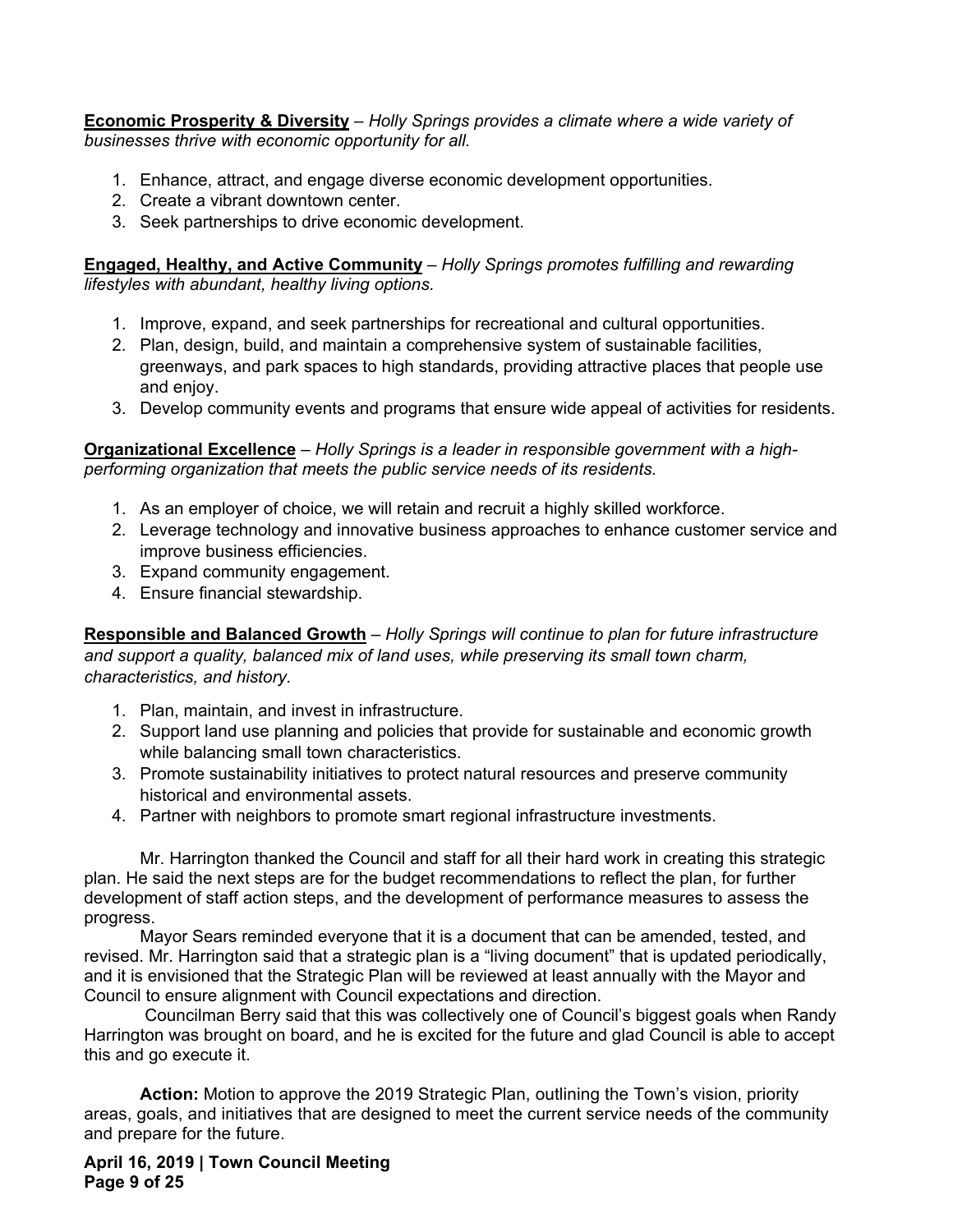**Motion by**: Kelly  **Second by**: Lee  **Vote:** Unanimous. *A copy of the 2019 Strategic Plan is attached to these minutes*.

#### **10b. Amendment to Lowe's Home Improvement Master Plan 18-MAS-01-A01**

Melissa Sigmund, Planning, recognized all the work Sean Ryan did on this project and said she was standing in for him. She said that the property was zoned CB: Community Business on 02/19/2008. The master plan was originally approved in October 2018. She said that a Master Architecture Plan is required for all master plans to promote consistency among buildings within a development and to enhance compatibility of design and appearance requirements. Ms. Sigmund said that this land is located at the intersection of Ralph Stephens Road and NC 55, at Wildwood Farm Way.

Ms. Sigmund said that the purpose of this amendment to is modify the Master Architectural Plan by adding new building materials and colors and removing building materials and colors that will not be used. She said that no additional modifications to the master plan are proposed, and staff has reviewed the request.

**Action:** Motion to approve Detailed Master Plan #18-MAS-01-A01 for Lowe's Commercial Master Plan as submitted by Freeland & Kauffman, Inc., dated Revised 01/17/2019 with the following conditions:

1. All previous conditions of approval for Lowes Detailed Master Plan shall apply to this amendment.

 **Motion by**: Villadsen  **Second by**: Berry  **Vote:** Unanimous.

## **10c. Development Plan 18-DP-15, Lowe's Home Improvement / Wegmans**

Melissa Sigmund, Planning, said that in October 2018, the Town Council approved the Lowe's Detailed Master Plan (18-MAS-01-A01) which established the transportation network, utility layout, lot lines, common landscaping, and master architectural guidelines (common building materials and colors) for development of the property. She said this Development Plan is for the approval for development of Tracts A, B, and C of the Master Plan (the entire master plan area). The proposed Development Plan is for a 138,504 square foot Lowe's Home Improvement Store and Garden Center and a 99,000 square foot Wegmans grocery store. She showed the process for approval from original master plan to site-specific development plan. These are the details relative to these builders and their designs with Lowe's on the eastern portion of site, and Wegmans on the western side. She showed on maps and elevations the detailed Development Plan, showing specific design standards such as pedestrian circulation, building location, parking lot layout, loading locations, internal landscaping, and building elevations.

Ms. Sigmund said that the first requested wavier is to allow parking in the front of the building. The second is to reduce the number of walkways from 6 to 5. She showed the approximate location of the walkways through the parking lot to the buildings. The site has been reviewed against the UDO and it is in compliance. The applicant will address proposed changes to this plan to address neighborhood concerns. She said buffer is type C150, requiring 75% evergreen and the developer is willing to use 100% evergreen to increase the buffer. The southwest portion of the site has fence and plant material, rather than one or the other. She showed two elevations showing the front and back of both buildings.

**April 16, 2019 | Town Council Meeting Page 10 of 25**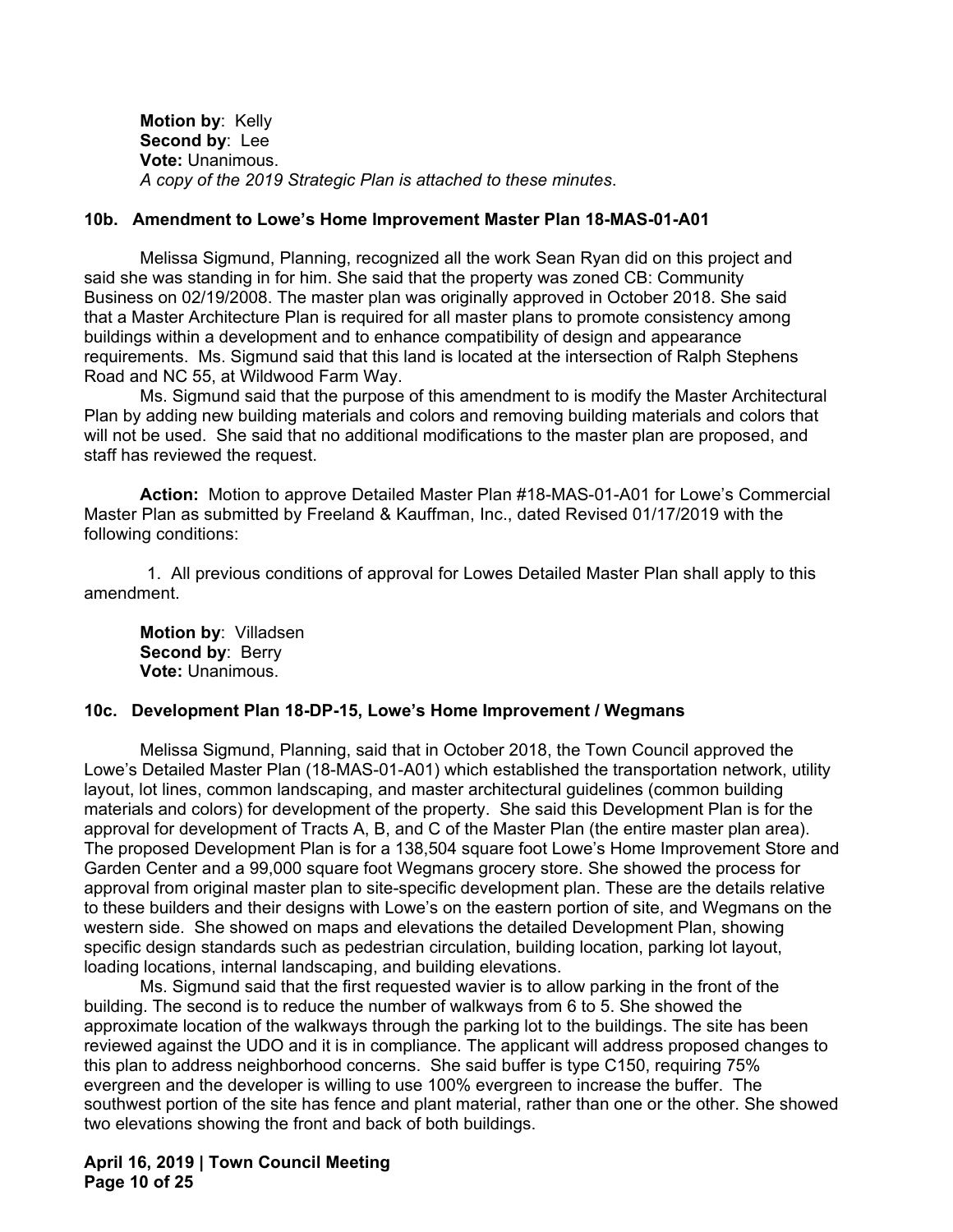Ms. Sigmund said that the following are the requested waivers for Lowe's: 19-WAV-03: Animating Features, to allow a reduction in windows and glass doors on the north façade from 20% to 12% and on the west façade from 20% to 0%

19-WAV-04: Variation in Massing, to allow an increase in building bay width on the north elevation from 30 feet to 44 feet 8 inches and the south elevation from 30 feet to 33 feet Ms. Sigmund said that the following are the requested waivers for Wegmans:

19-WAV-11: Variation in Massing, to allow an increase in building bay width on the north elevation from 30 feet to 31 feet and 4 inches, on the south elevation from 30 feet to 65 feet, and on the west elevation from 30 feet to 56 feet

19-WAV-12: Human Scale Design Elements, to allow a waiver of Human Scale Design Elements on the south elevation for the Grocery Store building

19-WAV-13: Façade Modulation, to provide alternate compliance with the façade modulation requirement for the north and south elevation

19-WAV-14: Roof Treatment, to allow an increase in continuous roofline from 50 feet to 75 feet on the north elevation, 50 feet to 75 feet on south elevation, and 50 feet to 92 feet on the west elevation

Rachel Jones, Engineering, said there is water service through a connection with the existing water main on Ralph Stephens Road and Wildwood Farm Way. She said gravity sewer service was available through a connection with an existing sewer main stubbed from Wildwood Farm Subdivision to the site. There will be upgrades and improvements to the Holly Springs Basal Creek Pump Station as part of this development. The details of that construction will be provided with the construction drawings.

Ms. Jones said that a Traffic Impact Analysis (TIA) had been completed and approved, and recommended improvements identified in the TIA have been incorporated into the Development Plan. She said Ralph Stephens Rd. will be widened to one half of the ultimate cross section and Wildwood Farm Way will be widened to accommodate an exclusive right turn lane onto Ralph Stephens Rd. There will be 20 feet of additional right-of-way dedicated along the frontage for future NC 55 Bypass widening, with superstreet improvements constructed at NC 55 Bypass and Ralph Stephens/Teal Lake, North and South U-turns provided as identified and required by the NC DOT and the Town, and a signal will be installed at Ralph Stephens and Wildwood Farm Way. She said it was worth mentioning that there will be a 10 foot sidewalk on eastern side and an additional 5 feet added to the Wildwood sidewalks.

Councilwoman Kelly asked if there was anything the Town could do to get DOT to approve the signal sooner. Ms. Jones said she would let the traffic engineer address that when he speaks, but both companies coming at the same time might trigger the DOT to install it sooner.

Councilman Berry asked her to speak to the greenway plan, how it differs, and why. Ms. Jones said the intent is a southern connection through the Adams property to provide a more regional pedestrian and bike connection with neighbors. The greenway would also continue to the West and connect to Piney Grove Wilbon, and have a southern connection to Bass Lake. There is a connection planned across NC 55 to the Carl Dean Greenway and to Bass Lake.

Councilman Berry asked if it was realigned through the property with this development. Ms. Jones said it was because the lay of the land required it to be moved. There are two greenway stubs to the west of Wildwood Farm subdivision that will connect to properties to the west. Further south, there is a stub that will connect to the Adams property. This greenway serves a regional need.

Councilman Berry asked what the requirements are for the gate across Little Moccasin Way. Ms. Jones said she doesn't know but will follow up with Fire Department to see what they support and require for access.

Courtney Patterson, Planning Board, said that the Planning Board wanted to get commitment from Lowe's and Wegmans to keep working with the community to make adjustments as things continue. Not all the options the public commenters gave were heard by the Planning

**April 16, 2019 | Town Council Meeting Page 11 of 25**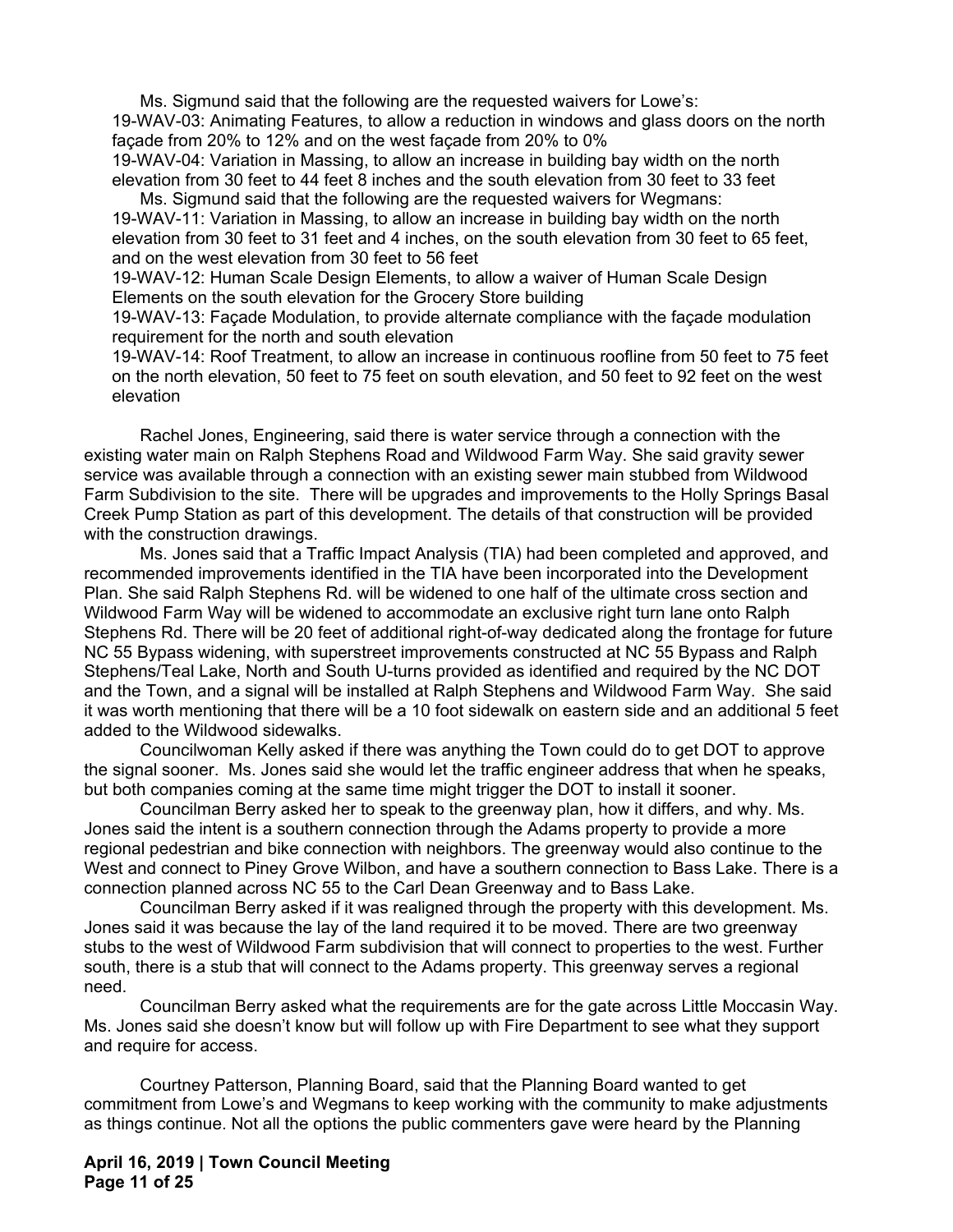Board, but they support efforts to decrease noise as much as possible. They discussed the following issues and concerns on 03/26/2019.

- The location and necessity of the emergency access road between the project and Wildwood subdivision;
- The location of the greenway and potential impacts to adjacent properties; The Board also asked how the proposed greenway fits into the larger planned network;
- The types and sizes of landscaping along the property lines in common with the Wildwood subdivision;
- Potential noise issues with the loading areas behind the buildings and applicable town noise ordinances. There was also discussion regarding the type of proposed fence and if a stone or brick wall may provide a better sound barrier or if moving the fence closer to the loading area along the southern property line would better address sound issues;
- Potential light pollution issues specifically with the loading area being located near the residential neighborhood. The applicant was able to describe their lighting of the loading areas;
- Truck traffic in and out of the project and whether signs may need to be placed to limit truck routes and idling behind the buildings;
- Hours and frequency of deliveries;

Councilman Berry asked if Planning Board discussed the greenway. Ms. Patterson said they did briefly, but the applicant said that it couldn't be moved.

She said that the Planning Board recommended approval of the UDO Waivers/Alternate Compliance Requests for Parking, Pedestrian Circulation, and Architectural Regulations with a vote of 8 - 0 - 1.

She said that the Planning Board recommended approval of the Development Plan with a vote of 8 - 0 - 1. Finally, the Planning Board requested Town Council to consider requiring the rear fence along the southern property line be moved closer to the commercial buildings.

Todd Simmons of Freeland & Kauffman, Inc. said the master plan was approved in October 2018. He said that Rachel Jones talked about the TIA and all the iterations they went through. He said there have been a significant number of improvements. Lowe's will partner with the town to make improvements to the pump station to allow a lot more sewer capacity which will benefit the town in the long run. He said that Lowe's worked with neighbors on compatibility, and fencing along the southern property line was discussed as part of that. The Planning Board recommended moving the fence to the top of the hill. He said that Lowes doesn't have an opinion on where the fence goes. For screening and noise protection, he thinks the top of the hill makes sense but he will defer to Council's decision.

As for the installation of the traffic signal, he said Lowe's remains committed to putting it in as soon as NCDOT says they can. Lowe's is ahead of Wegmans as to a proposed opening date. The traffic signal is not warranted for just Lowe's traffic. He asked if the Town could help with DOT to let them put it in as soon as possible. Mr. Simmons talked about the buffer where Wegmans will be and how quickly it can be planted and installed. He also said if they put fence in during construction, on the property line, it might mitigate some of the construction noise. But Lowe's is open to doing it either way. They are committed to cost sharing on the relocation of the subdivision sign.

Mr. Simmons said that Lowe's is continuing conversations with staff and neighbors. The plan in the agenda packet is same one Planning Board saw, but the applicants have addressed some of the concerns in conversation with staff since then. Lowe's is willing to make the following changes – at Parks and Recreation's direction, they eliminated a small part of the greenway to keep the buffer. Moving north, the buffer has been moved to the east, plantings were moved to fill in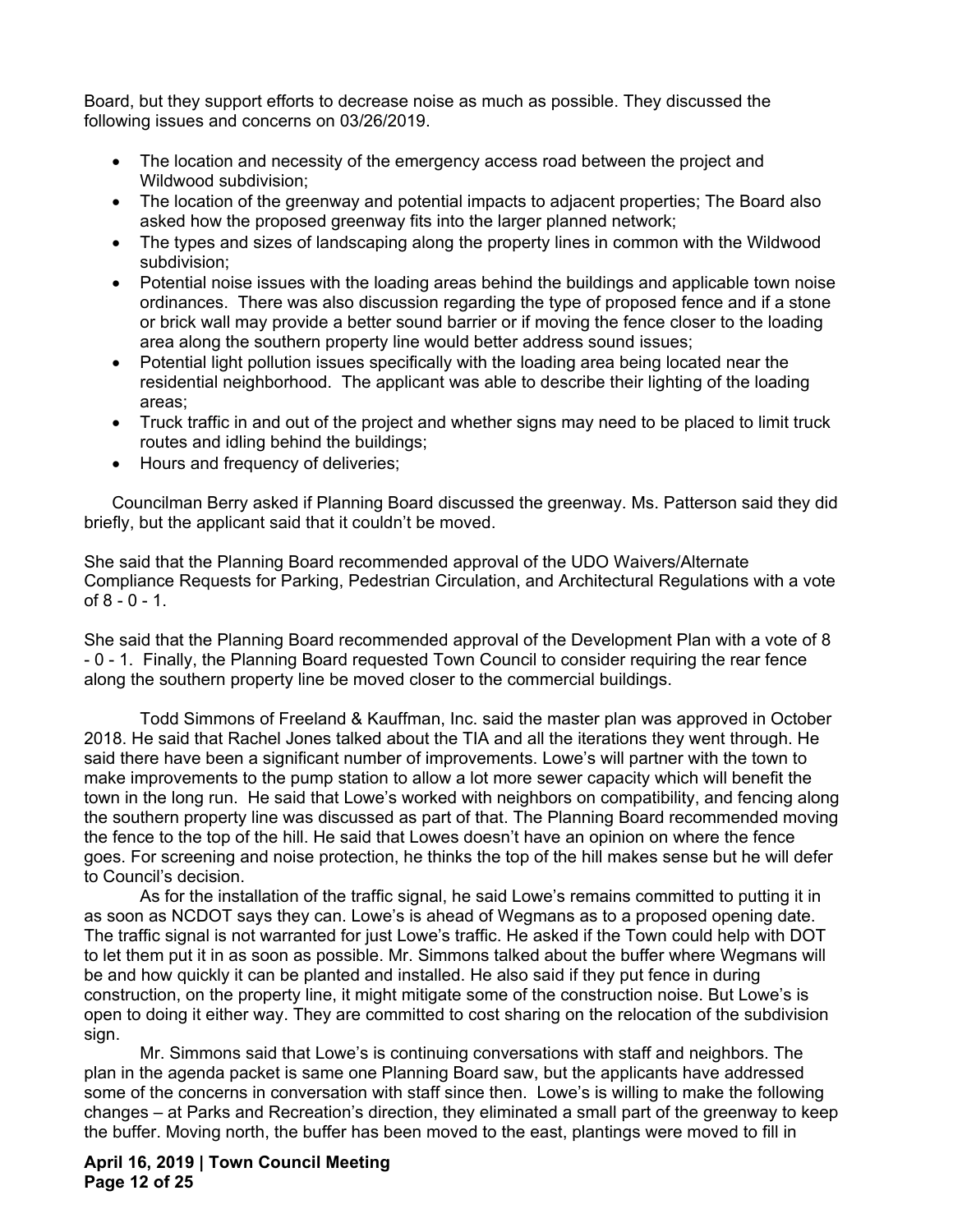screening under the pine trees, a section of the greenway was moved further from the property line, and the crossing was moved from the curve to a straightaway for safety. He said the position of the greenway was routed last spring. There are some environmental challenges due to wetlands, streams, etc, that caused them to put the greenway where it was. There was a lot of talk about the fence. Lowe's now proposes to move the fence to the top of the rise. Lowe's understanding is that a 15 foot fence would not be allowed. Mr. Simmons said he believes the UDO specifies an 8 foot fence and a 6 foot fence. Lowe's would be willing to go to 10 feet, but the fence would have to stop along the back. Lowe's will plant larger trees than are required, and propose a significant slope plan. The cross section in the packet shows the elevations and the plantings coming up the slope, then a 10 foot high fence. There would be enough buffering and as it grows it will continue to provide buffering. Lowe's has not subtracted out plantings that they could have for the fence, and have moved to all evergreens to increase the buffering to mitigate visual and noise impact. He said he thought this was envisioned during the zoning process. He said there is a 30 foot strip the HOA owns as a buffer between the residential and the commercial land. Lowe's is requesting waivers regarding parking, due to three sides of the buildings being exposed to street. They also want 5 pedestrian walkways rather than 6, due to Wildwood Farm Way being widened and the loss of land because of that. He then asked if there were any questions on the site plan.

Councilman Berry asked about the wax myrtles shown on the buffer plan and asked if the evergreens would be on the other side of the greenway. Mr. Simmons said there is one row of plantings between the greenway and the property line.

Councilman O'Brien said, in terms of the 10 foot fencing, the concerns of the residents were about the height of the grade. He asked what the height would be if Lowe's put the fence closer to its property line. Mr. Simmons said the grade is around 430 or 444, roughly 12 feet between the property line. The top of the fence to the property line would be roughly 20 feet.

Councilman Berry asked if where the fence goes down from 10 feet, where the café is, toward the pool, there was any concession there for screening. Mr. Simmons said that Lowe's was not proposing it. He said there is a significant bank. They are proposing buffer plantings to screen from the roadway. They could move them further up the hill to mitigate that concern. Councilman Berry said that the thicker you can plant it there, the better. Mr. Simmons said they added additional landscaping at the top and maybe they should move it to the lower part of the grade for more impact.

Councilman O'Brien asked if the road for emergency vehicles is temporary. Ms. Jones said that when the stubs in the neighborhood get developed out, then those would be the emergency access, but until that point Little Moccasin Lane is the emergency access.

Travis Spicer, Lowe's Director of Construction & Development, said he would address some of the concerns. The town has a lighting ordinance but Lowe's requires 0 candle foot at property line. They are expecting shield down lights, and if there are light poles in back they will be shorter. An hour after closing, the lights go down to security lights only. As for the concerns about the trash compacter, it is screened with a wall, a closed structure and inside the building, not open to weather or like a dumpster that gets lifted and dumped. It is taken away by waste management, rather than dumped.

Mr. Spicer said Lowe's recycles appliances and pallets, so there isn't junk behind the store; they keep it clean. The truck area goes down in grade. He said that typically a high volume store has ten trucks a day, coming between 7 am and 4 pm. Sometimes building materials are delivered a little earlier than that. All of that activity is as far away from the residences as possible. He added that Lowe's can't control all the trucks. They try to deter it, if it becomes a problem. But typically their trucks come between 7 am and 4 pm. Councilwoman Kelly asked how many trucks are usual. Mr. Spicer said they get 8 to 10 trucks per day. Councilman O'Brien asked if there would be trucks parking overnight. Mr. Spicer said that Lowe's could do signage to prevent overnight parking or idling.

Mr. Spicer said Lowe's has tried to work with town staff and the community. Regarding the access gate, they envisioned a swing gate with a lock box, but if it needs to be different, it can be to work with the emergency vehicles. Lowe's is open from 6 am to 10 pm in the summer, with shorter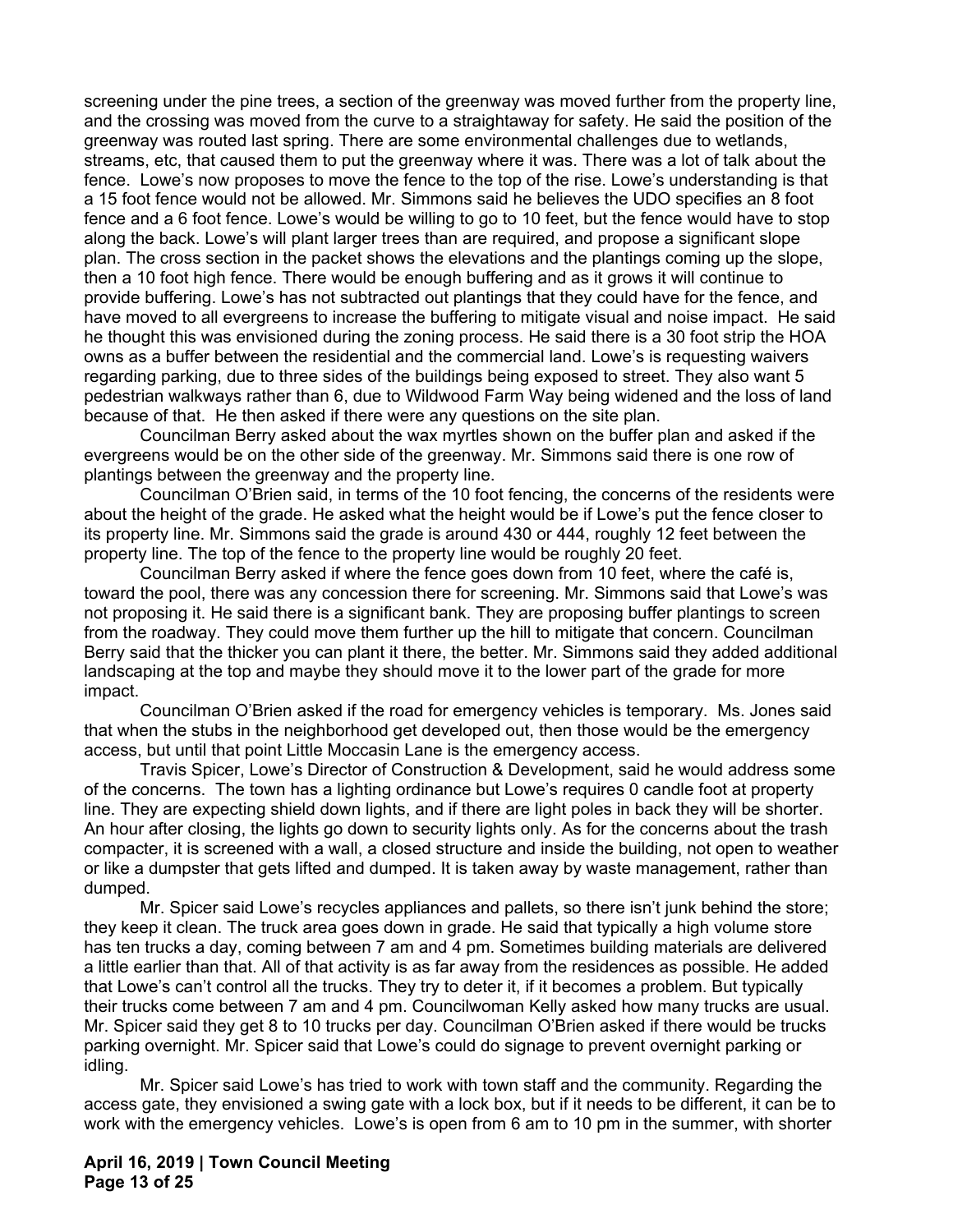hours in the winter. The early hours are mostly contractors and this early traffic is at the front of the store, not the back.

Councilwoman Kelly asked if during garden season Lowe's will you put fences out in the parking lot with plants mulch etc. Mr. Spicer said that sometimes they do at the spring sales, but typically pine needles, mulch etc. are on the sidewalk. The rest is usually inside the building or on the side, not out in the parking lot.

Trent Ferrell of Blue Ridge Architecture said that he has worked with Sean Ryan to make the Lowe's fit the UDO. They have only requested two small waivers. The glass waiver is because it's difficult to fit in that much glass for a big box store, but they can mimic glass with other materials. They also asked for some length waivers where they are slightly above the UDO requirements. He said Lowe's is going to work with Wegmans to match as closely as they can.

Art Pires, Wegmans Project Manager, said he appreciates the staff. He's been in many states and at many board meetings and he was very impressed with the professionalism of the Holly Springs staff. They are looking forward to being part of the Holly Springs community. He gave a brief history of the company. He said that in 2016 Wegmans had their 100<sup>th</sup> anniversary; they have been in business longer than Ford Motor Company. Wegmans is third and fourth generation family-owned. He said this gives them the flexibility to change with the times and the community. They are a slow, controlled growth company. The Raleigh Wegmans store will be the 100<sup>th</sup> store when it opens in September of this year. Mr. Pires said that Wegmans was ranked #8 in the FORBES Magazine list of America's Best Employers in 2018, #3 on FOTUNE Magazine's 2019 list of the Best 100 Companies to Work For, and many other such rewards. He said that in 2018 more than 5,300 people contacted Wegmans asking for a store in their community.

Mr. Pires said that Wegmans will provide employment opportunities in Holly Springs. They promote from within and have a dozen people with 50 years with the company. He outlined benefits offered to full and part time employees. He said that Wegmans stores are detailed, elegant, and market like, but their prices are low, and they partner with local farms and growers.

Mr. Pires said Wegmans is very active in the community, giving money, donating food, and promoting healthy activity. Once a store is approved, Wegmans' team in community relations comes down and meets with schools, United Way, and other community agencies and organizations, a year before store opening.

As far as waivers, Mr. Pires said he thinks that with some materials changes, and enhanced architectural treatments that they meet the spirit of the UDO. Mayor Sears asked about the store coming to Virginia Beach. Mr. Pires said it's coming in April. Councilman Berry asked when a Holly Springs store would open. Mr. Pires said that depends on approvals, as Wegmans doesn't set schedules until they are approved because they don't want to be presumptuous.

Councilman Villadsen asked about hours of operation and deliveries. Mr. Pires said that they have from 1 to 3 per deliveries per night, but not 3 every night. Hearing the neighbors and talking to staff, Wegmans is willing to restrict overnight deliveries as much as they can. He said that they do have distribution centers, but not locally. These distribution centers are in New York and Pennsylvania. He said the same number of deliveries occur no matter where a distribution center is. He said that the sign at the back of the building can go away. As for noise, he said that with the 12 foot differential of grade, and a 10 foot fence, that's 32 feet. He said the sight line goes up, not down, so that will help, along with a fence and plantings.

Mr. Pires said that Wegmans emergency generator is just that – emergency. There was a store in central Pennsylvania where the power went out and the Police and Fire Departments used Wegmans' building as community control center. The generator is for emergencies only. Once a month, during the day, they test it. It is a hospital grade unit housed in a metal structure which mitigates noise. At 115 feet from the generator the noise is 63.5 dB. So, if it's 100 ft in a straight line, but there are trees to mitigate it, it will be even quieter. Refrigerated Tractor trailers, at 65ft distance, you will be at 66dB, and as you go further from the site, it gets quieter. He said that when a truck comes in they turn the truck off. The trucks take a half hour to unload.

Councilwoman Kelly asked about the path the trucks will take coming in. Mr. Pires said it is not defined, but they would probably come down Ralph Stephens. They do the best they can to

**April 16, 2019 | Town Council Meeting Page 14 of 25**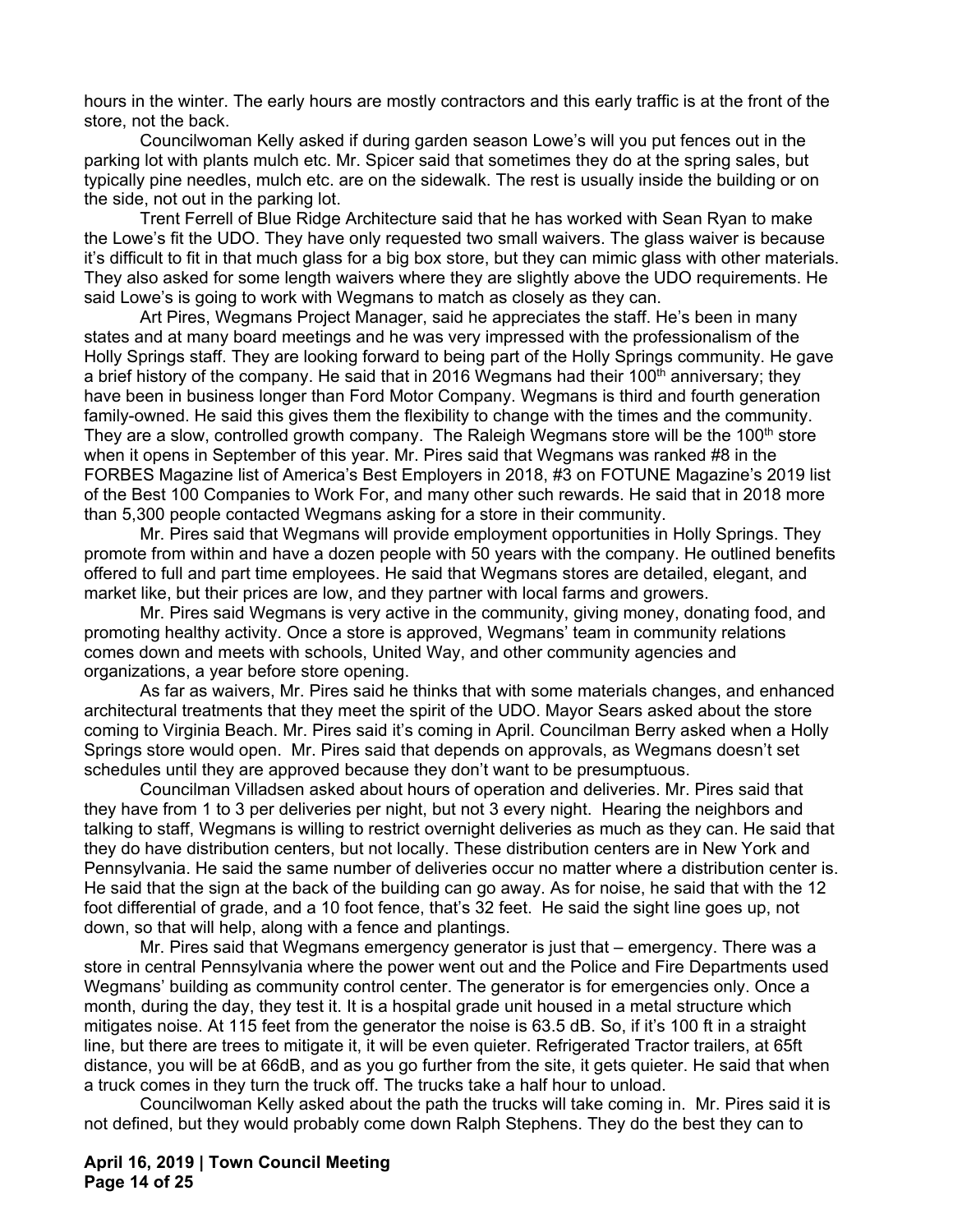manage trucks coming in, even for vendors. They have many stores with residents in the same proximity. They will give residents the phone number of the store manager so they can call in with any concerns they have.

Councilman O'Brien asked about the hours of operations. Mr. Pires said Wegmans has 24 hour stores, and 6 am to midnight stores. Councilwoman Kelly asked if those hours were for the café too. Mr. Pires said the café is not a high entertainment area, it is a few tables and chairs. There is no music out there. He said the elevation plus the fence and trees will make it difficult for diners to see the pool, or the pool to see the café.

Councilwoman Kelly asked if there was a chance to talk about the greenway. Councilman Villadsen asked why the town is using the proposed location rather than utilizing the sidewalks that are in the neighborhood. Ms. Sigmund said that Parks and Recreation did the negotiations going by the greenway plan, to make sure that it provided additional connections in addition to the sidewalks. This was part of the process to determine the best location to meet the needs of the greenway plan. Councilwoman Kelly asked how long it would take until the greenway is connected. Ms. Sigmund said it depends on when the next development is approved, but if the Town doesn't ask for it now, the developer won't supply it. The town would have to go back later to obtain it.

Councilwoman Kelly asked if there were discussions about moving the greenway. Ms. Sigmund said that what Council sees is a balancing act between the greenway, the elevation, and other buffering requirements. There was a slope change and this location was an attempt to keep the greenway on a relatively flat plane, rather than an incline.

Councilwoman Lee said that many town developments require greenways that aren't going anywhere now because future connection is dependent on development. Councilman Villadsen expressed uncertainty as to the value of this greenway and asked for a better understanding.

Adam Huffman, Parks and Recreation, said the Town has a proposed greenway in the transportation plan. It was originally bordering Wildwood Farm Way, but because of topography and the safety of crossing the road staff felt this was not a good placement. There are possibilities from the east, Pecan Grove South or II might connect over to the Carl Dean Greenway. If we don't get the greenway now we may never get it, he said. A greenway could go through neighborhoods, but the town survey said greenways were the most desired option and residents weren't happy with sidewalks as greenways, so staff has been very vigilant about bringing greenways in where they could. Going through the southern part of the property heading westbound would provide the safest means for people coming from the west.

Councilwoman Kelly said she understands, but this is going through back yards. Ms. Sigmund said there is an existing HOA buffer on the Wildwood Farm side, so greenways aren't going through people's backyards. Councilwoman Kelly said what if the Town went back to the original greenway and just did a better crosswalk. Mr. Huffman said that obviously Town Council can decide whatever they think is best. Staff decided that it would be dangerous for people due to the speed on NC 55, and the curve in the road at the originally proposed crossing. Staff felt that moving the greenway to the south and getting people onto Ralph Stephens Road would be the safest route for pedestrians. And there is connectivity on Ralph Stephens that the Town wants to connect to. It is important for the greenway to get to this point to go westbound. The Town is trying to construct the greenway process because residents have told the Town that they are not happy with the greenways as they are. Lowe's and Wegmans are destinations that people want to get to, so the town staff is trying to increase that connectivity. The Town needs to get each piece of greenway as it can and connect the parts of the greenway to each other.

Councilman Villadsen said there are a lot of greenways abutting peoples' property, but they don't have a large commercial presence on the other side. He thinks the greenway is impacting the ability to better buffer the residences. Mr. Huffman asked if Council wanted to move the greenway and create more buffer. Councilman Villadsen said he didn't know what options he wanted specifically, but there needs to be a better buffer. He wanted to know why the sidewalks weren't used instead. Mr. Huffman said that staff talked to residents about using the sidewalks through the neighborhood for part of the Greenway, and they don't want people going through their neighborhood; they preferred people come on the Lowe's property rather than through their

**April 16, 2019 | Town Council Meeting Page 15 of 25**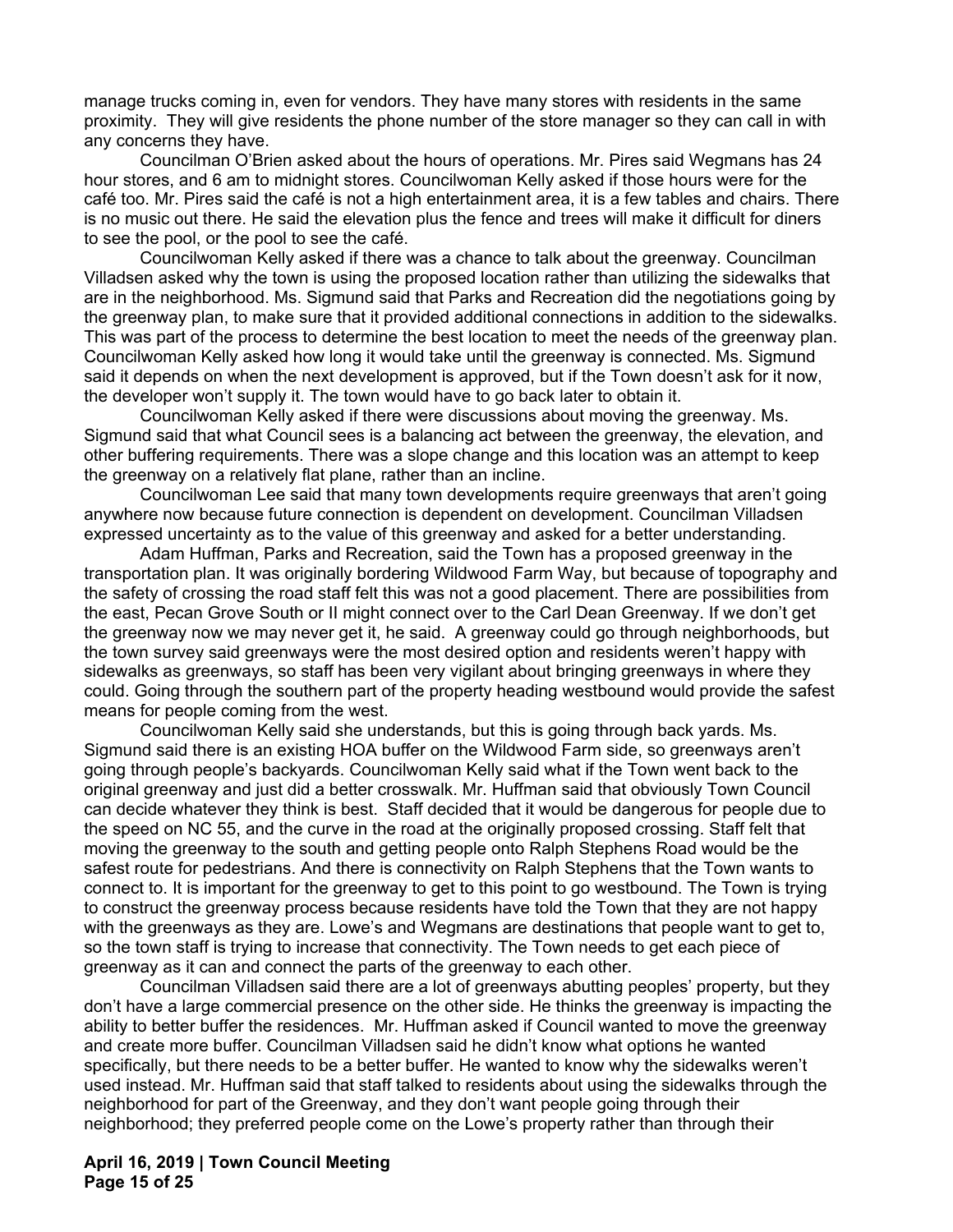neighborhood. Councilwoman Kelly said she thought people expect traffic on the sidewalk, but want more privacy at the back of the house. Councilwoman Lee asked if Holly Springs had any other neighborhoods where greenways go through on the sidewalks. Mr. Huffman said a lot of neighborhoods don't have greenways going through them at all.

Councilwoman Lee said she was concerned about walkers and bikers in the neighborhood where cars are driving, rather than on a greenway. Mr. Huffman said that if the greenway uses sidewalks, every time a pedestrian or bicyclist cross a driveway there is a danger; a true greenway is safer for kids learning to ride a bike. The attempt was to keep people off Wildwood Farm Lane and to extend greenways and keep people safe while improving connectivity. Councilwoman Kelly said she approved of connectivity but wondered if there was another way.

Councilman Berry asked if there was any progress in conversation with the nearby apartments and doing a greenway. Mr. Huffman said there is a natural, private greenway and they were looking at that but not getting any interest from the owners of the land. Then Lowe's needed a decision, so they moved the greenway route to Ralph Stephens. Councilman Berry asked if there was a piece of land between that property and this that they would have to go through. Mr. Huffman said there is a small piece that Wildwood Farms owns that the town would have to get an easement for. Staff did explore that option but Holly Springs would have to build a small bridge over a low lying area. Councilman Berry asked if that could still be an option. Mr. Huffman said that it could be, but the Town would have to get the exchange.

Mayor Sears asked if Council was at a point where they could make a decision.

Councilman Villadsen asked if the buffering could be increased the where it is just a single row of trees. Councilman O'Brien said that it is 20 feet from the greenway. Councilwoman Lee asked if there was room to increase the buffering. Mr. Huffman said that where the access road is positioned might be a problem, but he would defer to engineering and architects. He said that there is a natural area already there that the town was trying to preserve.

Councilman Villadsen asked if Mr. Huffman could address Town ordinances related to greenway use and hours of use. Mr. Huffman said that normally it is like parks, dawn to dusk. But there is no ordinance specific to greenways. The Town Manager can decide on hours and post those rules on the internet.

Councilwoman Kelly asked if there was a way to move forward with some of the site plan but defer the greenway decision.

 John Schifano said that Council could approve the site plan subject to revisions in respect to greenway and buffering. He said it is cleaner to bring it back and have the final version in front of Council so it is in the record for future reference. But they can grant preliminary approval, let Lowe's get started, and reserve approval on the greenway and buffering.

Councilwoman Kelly said that she was good with everything else but needed to think through the greenway situation. Councilwoman Lee said that they needed to move quickly.

Councilwoman Kelly said she would hate to make a decision tonight until they think it through.

Mayor Sears asked if the location of greenway will not inhibit going ahead with plans and coming back on that one item later. He asked if that would slow the developer. Mr. Spicer said that he thought Lowe's could work with that.

Councilman O'Brien asked the Town Manager if staff could get something to Council in a week or so. Mr. Harrington said they absolutely could. He reminded Council that the first meeting in May on the  $7<sup>th</sup>$  would be the first time they could come together to take action.

Councilman O'Brien said that he thought Council's best option was to approve everything else and come back on just the greenway issue.

Mr. Harrington clarified that Council is looking for options on location and/or buffering of greenways, with pros and cons associated with each.

**Action 1**: Motion to adopt Resolution 19-12 to make and accept the Findings of Fact for Waivers of Architectural and Design Requirements (19-WAV-03; 19-WAV-04; 19-WAV-11; 19- WAV-12; 19-WAV-13; 19-WAV-14); Waiver of Off-Street Parking Requirements (19-WAV-01);

**April 16, 2019 | Town Council Meeting Page 16 of 25**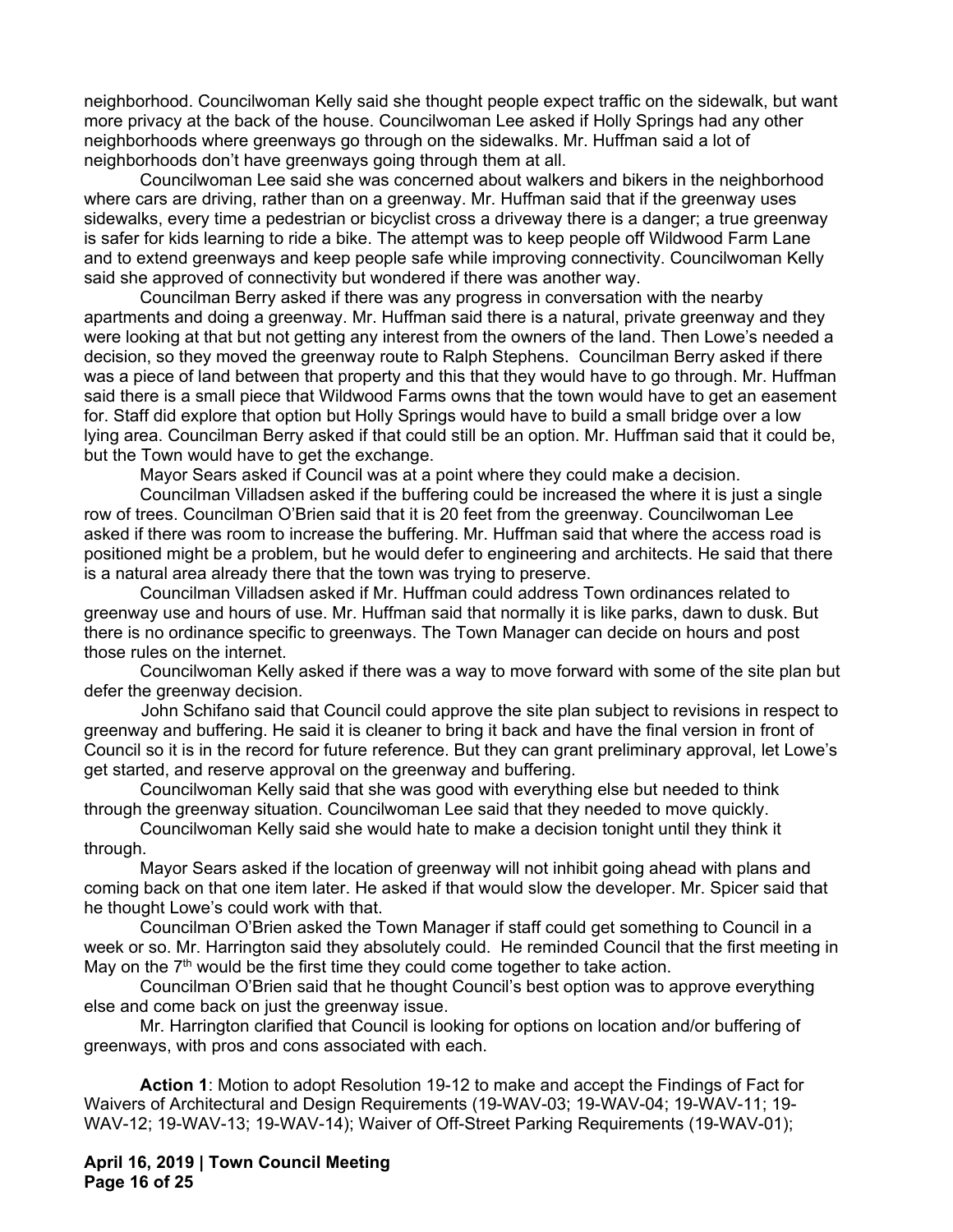and Waiver of Pedestrian Circulation and Vehicular Area Design Requirements (19-WAV-02); in association with Development Petition 18-DP-15 for Lowe's Home Improvement / Wegmans, as submitted by Freeland and Kauffman, as specified in Exhibit A, and with additional Findings of Fact as specified in Exhibit C, if any.

**Moved:** Lee **Second:** Villadsen **Vote:** Unanimous

**Action 2**: Having made findings of fact that the project meets the requirements to be granted Waivers of the Unified Development Ordinance, motion to approve Waivers of Architectural and Design Requirements (19-WAV-03; 19-WAV-04; 19-WAV-11; 19-WAV-12; 19-WAV-13; 19- WAV-14); Waiver of Off-Street Parking Requirements (19-WAV-01); and Waiver of Pedestrian Circulation and Vehicular Area Design Requirements (19-WAV-02); in association with Development Petition 18-DP-15 for Lowe's Home Improvement / Wegmans; as submitted by Freeland and Kauffman, with conditions as specified in Exhibit D, if any.

**Moved:** Villadsen **Second:** Berry **Vote:** Unanimous

**Action 3**: Motion to approve Development Plan 18-DP-15 for Lowe's Home Improvement / Wegmans, as submitted by Freeland and Kauffman, dated revised 02/27/2019, with the following conditions:

- 1. All previous conditions of approval for *Lowe's Detailed Master Plan* shall apply.
- 2. All roadway improvements identified in the approved TIA and shown with this Development Plan shall be constructed with this development project.
- 3. The following must be completed prior to certificate of occupancy:
	- a. Final Plat must be recorded for the subdivision of this property.
- 4. The following must be submitted with the first Construction Drawing submittal:
	- a. A point-by-point photometric plan for all site lighting (not including public right-of-way street and pedestrian lights) in conformance with lighting levels specified in UDO Section 7.02 shall be submitted to and approved by the Department of Planning & Zoning.
- 5. Prior to 1st Construction drawing submittal, the following items must be addressed or included with the submittal:
	- a. The Infrastructure Reimbursement Agreement (IRA) must be finalized and approved.
	- b. The cost estimate for the required fee-in-lieu of constructing the proposed exclusive right turn lane on Piney-Grove Wilbon to Ralph Stephens Road proportionate to the project's impact must be finalized and approved.
	- c. The configuration of transportation improvements on westbound Ralph Stephens Road shall be coordinated with the Town and NCDOT and finalized.
	- d. Submit construction drawings for Holly Springs Basal Creek Pump Station upgrades/improvements.
	- e. Thoroughfares, collectors and boulevards will require a calculated pavement design and will require NCDOT approval.
	- f. A Final Gravity Sewer Line Sizing Report is required, including calculations to document line sizes, adequacy of proposed sanitary sewer lines.
	- g. This project is located in a basin where the Town has an approved flood study. Accordingly, a flood study will be required to meet the Town's policy for Hydrologic Basin Models (Town Policy - P-018). The flood study will need to be updated to reflect this project and will need to demonstrate that development of the site will not raise established flood levels. Retention or detention may be required to accomplish this. The following is the approved flood study that this project will need to update: Wildwood.

**April 16, 2019 | Town Council Meeting Page 17 of 25**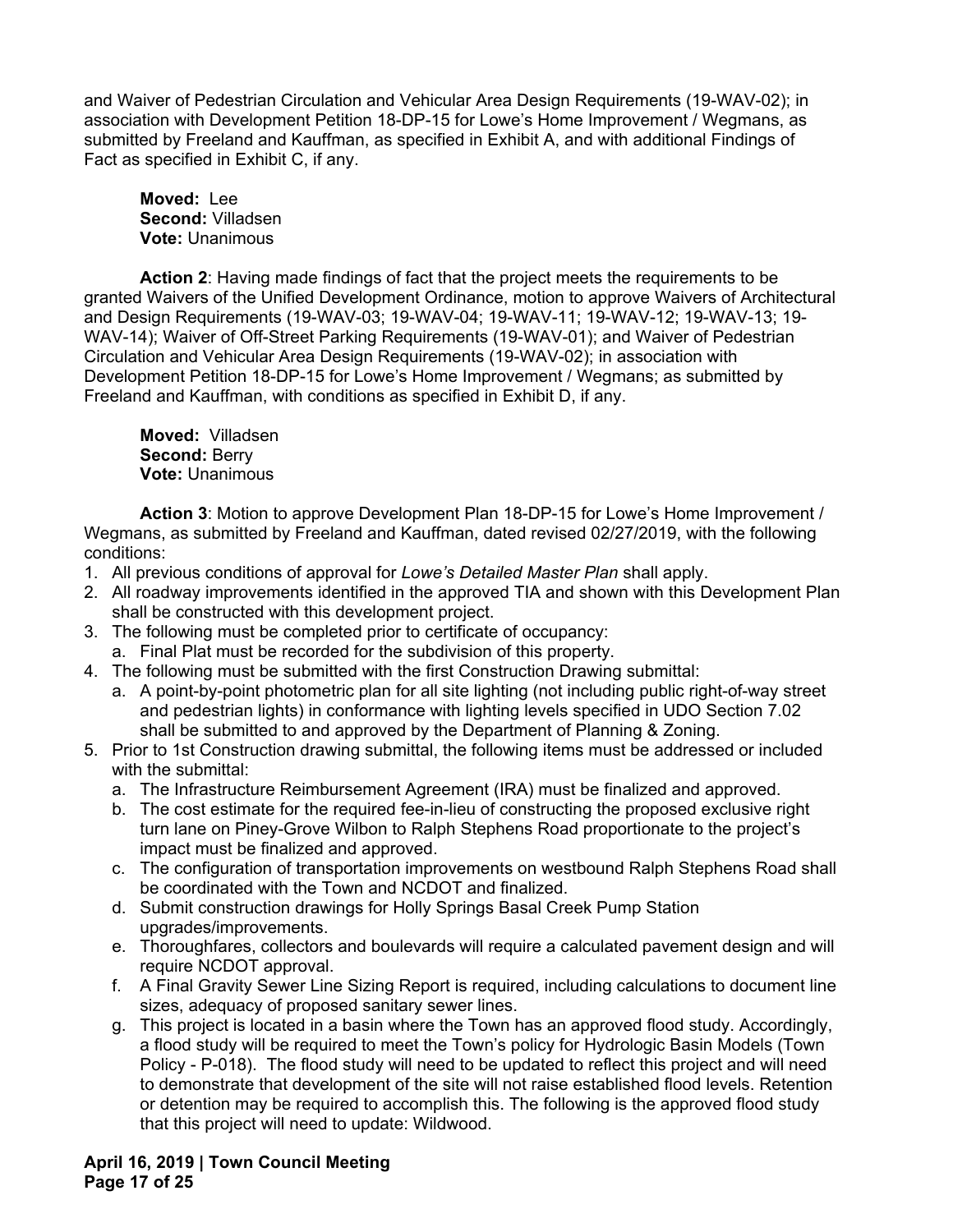- h. All items listed on the Stormwater Submittal Checklist, Form #16003, must be included with the first construction drawing submittal.
- 6. The following items must be addressed prior to construction drawing approval or issuance of the land disturbance permit:
	- a. Off-site right-of-way dedication in the form of a recorded plat is required to be documented with this project; including, an additional 20-ft right-of-way across the property frontage on GB Alford Highway (NC 55 Bypass). The plat must be submitted no later than with the second construction drawing submittal. The acceptance of the plat may be delayed until Construction Drawing approval at the discretion of the Director of Engineering.
	- b. Documentation of any required Temporary Construction Easements must be provided in the form of a recorded plat. The plat must be submitted no later than with the second construction drawing submittal. The acceptance of the plat may be delayed until Construction Drawing approval at the discretion of the Director of Engineering.
	- c. The signal warrant analysis submitted for the intersection of Wildwood Farm Way and Ralph Stephens Road must be reviewed and approved by NCDOT prior to Construction Drawing Approval.
	- d. Fee-in-lieu of upgrades to the Holly Springs Basal Creek and Garrison Pump Stations proportionate to project's downstream impact.
	- e. Approval of Stormwater Management Plan is required prior to issuance of a land disturbance permit or construction drawing approval.
	- f. Payment of the Stormwater Fee-in-Lieu will be required prior to construction drawing approval.
	- g. Stormwater sureties are required on this project. A performance surety in the form of a bond, letter of credit or cash is required in the amount of 125% estimated construction cost of the stormwater BMP prior to the preconstruction meeting and a maintenance surety in the form of a cash escrow account in the amount of 35% the actual construction cost of the BMP is required at the end of the performance monitoring period for the project.
	- h. All environmental permits must be obtained prior to construction drawing approval and/or issuance of a land disturbance permit for the entire project. This will become a condition of plan approval.
- 7. Removal of sign on back of Wegmans;
- 8. Subject to relocation of planting;
- 9. Subject to approval of greenway and buffering to a later meeting;
- 10. That the applicant change fence from 8 ft to 10 ft on the south property line;
- 11. Relocation of plant materials as shown on the site plan shared on the plan on April 16, 2019;
- 12. Moving material from Ralph Stephens Road buffer yard to the corner;
- 13. Modification of plant material at the corner of the Wegmans building; and
- 14. Subject to finalization of greenway location after working with staff and at the approval of this body.

**Moved:** Berry **Second:** Lee **Vote:** Unanimous

**10d. Street Tree Maintenance Ordinance –** this item was deferred to a later meeting.

# **10e. Fiscal Year 2018-2019 Nonprofit Grants**

Councilman Berry said that The Town of Holly Springs 2018-2019 Budget has a line item for \$15,000 in grant money to be awarded to local civic nonprofit organizations. In January the applications were posted to the Town web site and distributed to all groups who requested them. Sixteen organizations applied, requesting a total of \$30,223.00. The Grants Committee met on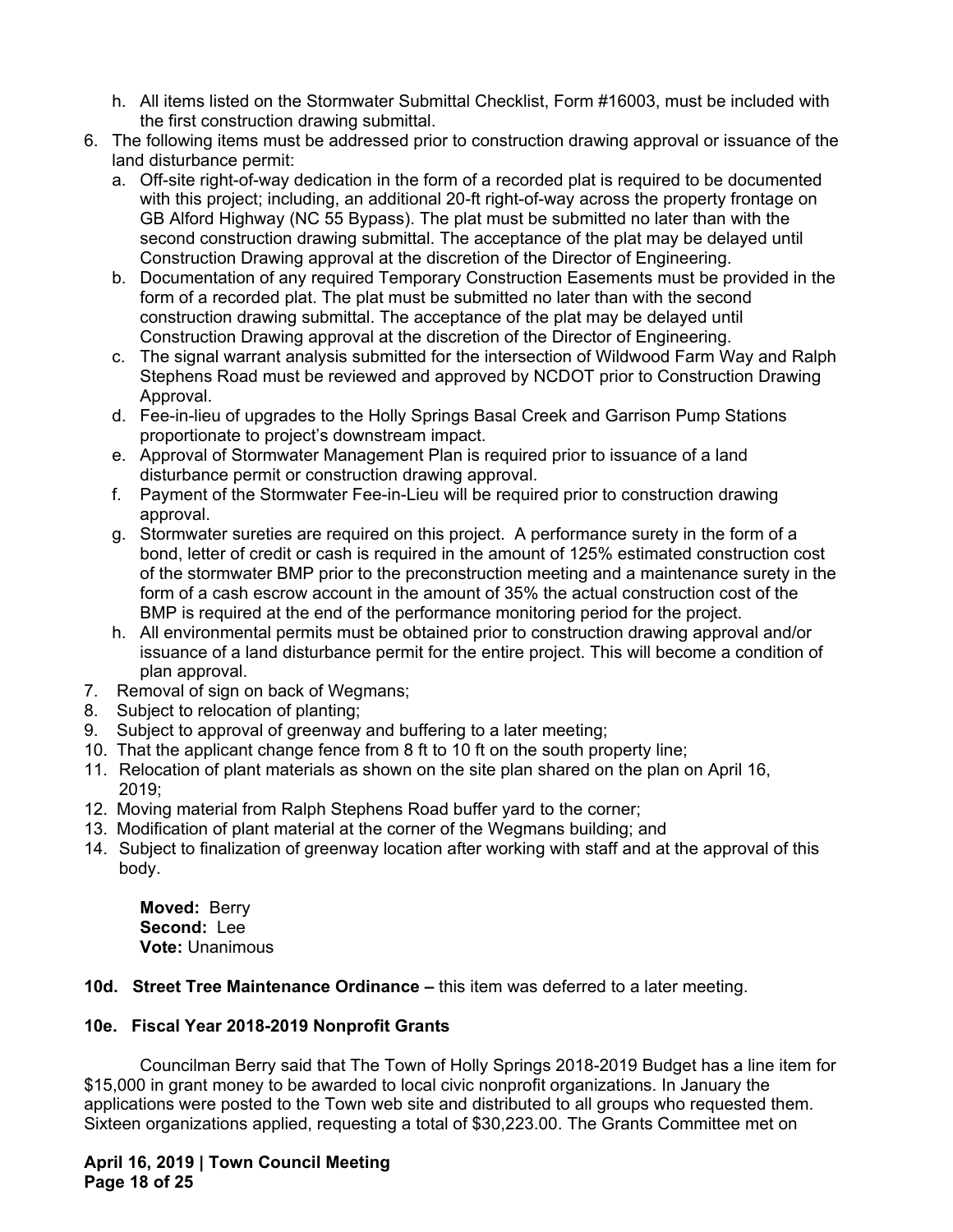Thursday, April 4, 2019 to consider the applications. He said that the Committee recommends that the council grant the following amounts to the following groups.

| Organization                        | Amount |
|-------------------------------------|--------|
| <b>Hawktimus Prime Robotics</b>     | \$500  |
| Holly Grove Middle School PTSA      | \$500  |
| <b>Holly Springs Community Band</b> | \$2000 |
| <b>Holly Springs Food Cupboard</b>  | \$2500 |
| Holly Springs Golden Hawks Band     | \$2000 |
| Holly Springs ML King Committee     | \$500  |
| Holly Springs High School PTSA      | \$1500 |
| InterAct                            | \$1000 |
| Kiwanis Club of Holly Springs       | \$1500 |
| LaunchHOLLYSPRINGS                  | \$500  |
| Sense of Play                       | \$500  |
| <b>South Wake Conservationists</b>  | \$500  |
| Southwest Wake Lions Club           | \$1500 |

Groups that applied and were not funded were the Holly Springs Atoms, which is a segmented use club team. The Town funds sport through Parks and Recreation and does not feel that this would be a clear public purpose.

Raleigh Preeclampsia foundation – There was not a tangible direct impact or public purpose in Holly Springs, and the grants committee wanted to move away from funding "walks."

YMCA of the Triangle – This is a membership-based organization, with a very healthy balance sheet. The Committee does not dispute the good work they do, but the amount of money the Town could grant would provide minimal impact.

Councilman O'Brien stated for the record that he is a member of the MLK Committee, that he spoke with the town attorney and was told he was able to vote. Councilwoman Kelly stated that she is also on MLK Committee and a Rotarian, and received the same permission to vote. She praised the work of the committee saying that their work was outstanding. Councilwoman Lee said that she is a member of the Lions Club and has children at Holly Grove Middle School and Holly Springs High School.

**Action:** Motion to award Local Nonprofit Grants to the organizations and in the amounts listed above.

**Moved:** Barry **Second:** Kelly **Vote:** Unanimous

Councilman Berry then said that in October 2018 then Senator Tamara Barringer presented the Town with a check for \$50,000.00 from the State of North Carolina with the intention that the grant-in-aid funds would be used by the Town to support the Mayor's anti-bullying initiatives, the Mayor's youth advisory board, the School Safety Program and the teacher classroom supply program. The Committee viewed this outside of the \$15,000 that we allocate annually, because this was money that was accepted specifically for three programs that were listed by the Senator when we received that money. The decision that the Council made at that time was to refer that funding to the Committee for discussion and evaluation. Applications were filled out by each of the three groups requesting the full amount of funding that was provided. The Senator had requested

**April 16, 2019 | Town Council Meeting Page 19 of 25**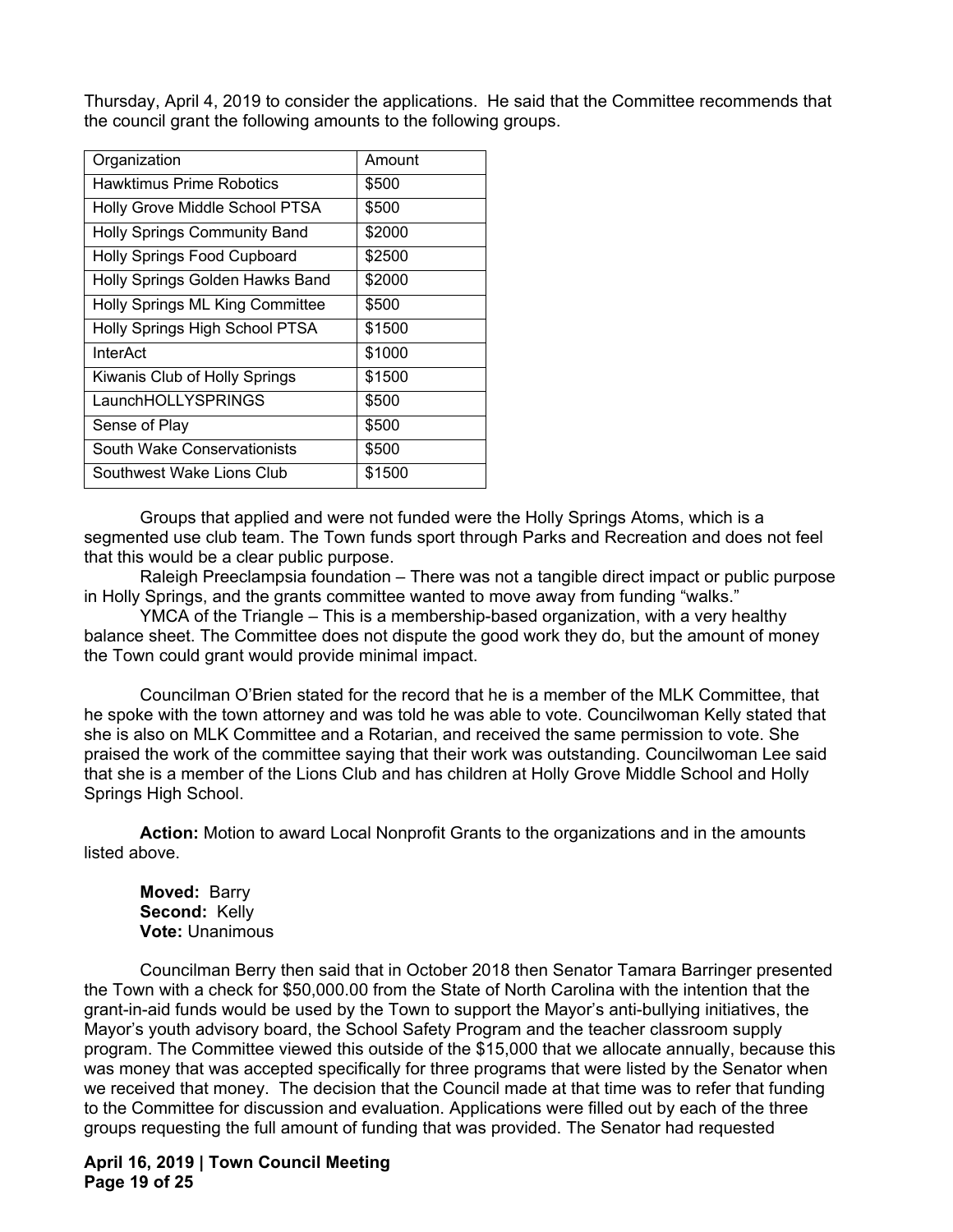\$20,000 to the School Safety, \$15,000 to the Mayor's Youth Advisory Board and \$15,000 to the Mayor's Anti-Bullying Campaign. The Committee discussed each of these.

On both the Anti-Bullying Campaign and the Youth Advisory Board, the Committee had asked for additional information, such as a budget for how these funds were going to be spent, and details on how the organizations were funded. They received information on how the funds were going to be used programmatically, but not a lot of financial details to understand how the groups are funded, or a budget to show how the funds would be allocated. Because of that the committee was not comfortable allotting the full amount at this time. They have asked, in discussions with the Mayor, that these groups compile that information and come back to the Committee with it. The Grants Committee is willing to come back to Council as many times as necessary until the full amount is allotted. That being said, the committee thinks each of these groups is doing good things, so rather than not fund them at all, the committee recommended funding them at the levels below until they provide the additional information.

| Mayor's Youth Advisory Board   | \$2,500  |
|--------------------------------|----------|
| Mayor's Anti-Bullying Campaign | \$5,000  |
| School Safety and Supplies     | \$20,000 |

The Youth Advisory amount is smaller than the Mayor's Anti-Bullying Campaign amount because the needs are not as defined, but they are going to come back to the Committee with more information on how those funds will be allotted.

School safety was a little easier. The Committee worked with Mr. Pittman, who was formerly principal of Holly Springs High School and now works with all the schools in the county. He put the Committee in touch with all the principals of the schools in the Holly Springs. The Committee is recommending the \$20,000 be fully allocated. They are asking manager to work with school board and Wake County Public School System to negotiate a contract or agreement for the disbursement of the funds. There are 12 schools that serve Holly Springs' students: Six elementary schools, three middle schools, and three high schools. The Committee's original recommendation was for \$1,000 for each elementary school, \$2,000 for each middle school, and \$3,000 for each high school, before they realized that there were three high schools, not two. The realization that Middle Creek High School serves some Holly Springs students brings the number of high schools to three. In order to reach the \$20,000 amount, Holly Springs High School, which has the bulk of the Holly Springs' students is recommended to receive \$3,000 and Apex Friendship High School and Middle Creek High School would each receive \$2,500.

Councilwoman Kelly said that when she looked back to October, when the money was received, it said that the Town was receiving it under the Grant Committee rules. She said that she thinks the grant committee rules should be applied to this money as well. The anti-bullying group is a 501(c)3. She said if Council follows the rules, they should give them \$500 now, and wait for them to figure out where the rest of the money is financially, and cap them at \$2,500. She said the other group is not even a company yet that she knows, but there is a provision that they can find a 501(c)3 group to help them, and then they would be able to get the \$2500. She said she thinks Council should give these groups six months to do that right so they can get the \$2500. Besides that, she said, it goes outside of Council's rules. She said that Senator Barringer's goals are laudable, but if she wanted the funds to go to specific groups she should have given it to them directly, not through the Town. She said Council accepted the money saying it would go through the Grant Committee, they have rules, and Council needs to honor those rules. Council could then keep the balance of the money for future years, or if the Town wants to get rid of the money they could give it all to the schools. That, she said, is how Council can honor the Senator's goals, but still honor Council's rules.

### **April 16, 2019 | Town Council Meeting Page 20 of 25**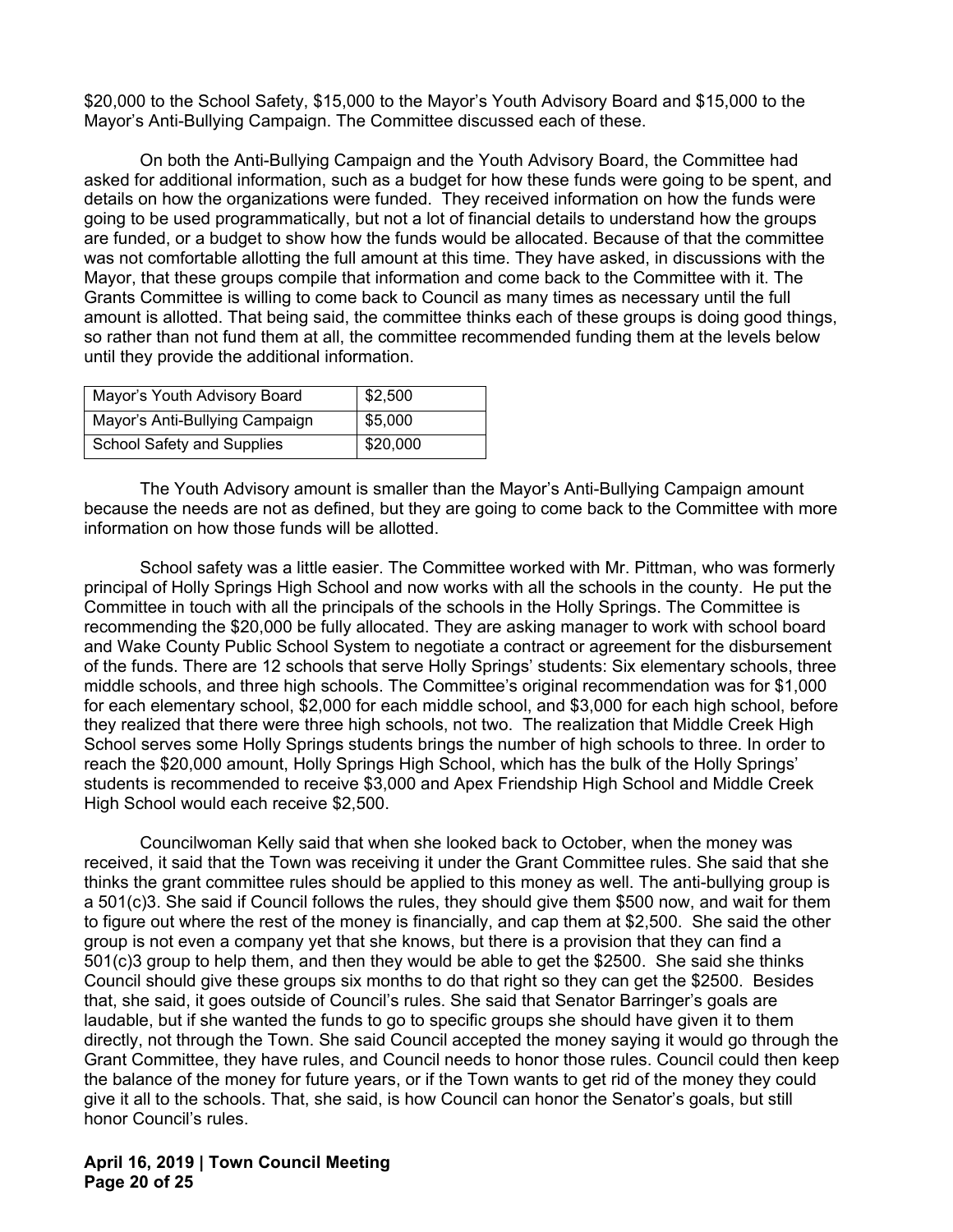Mayor Sears said that this has been a very frustrating project for him. He said he sent information on March  $2<sup>nd</sup>$ , and it is now April 16<sup>th</sup>. The concern he has is that this money was given to the town through him, from the Senator. At that point in time his commitment was that, to use the example of School Safety, that all the money be agreed to through Brian Pittman. That was the Senator's request. He said Mr. Pittman worked with him, and this is pretty much what we came up with. But to start shifting around big dollars, like, "I don't think this is any good so I'm going to give \$10,000 to somebody else," made him very uncomfortable, because that was not the Senator's intent, and she is the one who gave the Town the money. The Mayor said he had certain commitments to make to the Senator, and that she designated this money for certain programs.

Councilwoman Kelly asked if Senator Barringer said why she didn't give the money directly to these organizations instead of giving to the Town. Mayor Sears said he thought she couldn't give the money directly because of state rules. Councilwoman Kelly said that it wasn't right for the Town to break rules either, because the Town has rules.

Councilwoman Lee said that this doesn't fall under that system because it is not Holly Springs tax payer money that the Town budgets and which falls under those rules. Which means that Council needs to discuss whether, when future money comes in, it falls under those rules. She thinks it should be outside the regular grant process.

Councilwoman Kelly said that Council should have discussed it when they agreed to take the money, because when Council accepted the money they said it would go under the Grant Committee rules.

Councilman Villadsen said that the grant committee tried to follow the spirit of the policy here, in terms of not giving money blindly without some assurance of budgetary information, but to honor that the money was given for these groups and give them some amount. While the policy statements reflect numbers and scoring, in the end, the application says "the council may evaluate any application without regard for these policies." He said that he didn't think the committee disregarded the policy, but tried to honor the spirit in which the money was given to the town. Mayor Sears said that at that meeting when Senator Barringer presented the check, she went through these numbers and he hadn't heard anything against that until right now. He said he had to take exception to that.

Councilwoman Kelly said it was a recommendation and Council was going to put it through the grant process. She asked who you would cut the check for, if it's not an entity.

Councilwoman Lee said that these are organizations. They have bank accounts. In the past the Town has written checks to the Mayor's Youth Advisory Board.

 John Schifano said the Town can administer the funds to the Mayor's organizations, treating it in essence like a town department with regards to those funds.

Councilwoman Kelly said that that is another discussion. This is not an official town group. It has never been formalized and doesn't go through the Council. She said she was uncomfortable with the town administering funds for a nonprofit.

Mayor Sears said with all due respect, he must take exception. This has been on the docket since March and no one has said anything. No one said anything when the Senator presented a check for \$50,000.00. This is not town money it came from the legislature, and there are differences. There were agreements made. He said he'd rather send it all back.

Councilwoman Lee said the money was given and the Senator said how it was to be divided up. Then Council talked about putting it under the grant committee for how it would be dispersed. She told the Mayor, that the committee was trying to see how it could do this. They would start by giving a little money, see a budget and financials, and start towards the process of how the grant committee works. In six months, when they come up with a different plan, the Committee would disburse more money. She said she was not comfortable with spending the money elsewhere. But she was comfortable with starting slow, seeing how the money is going to be spent. She said that going forward Council needs to discuss how this kind of donation will be handled.

Mayor Sears said that he met with Councilman Berry on Friday and went through the numbers for the first time. He said he was prepared to go forward with the school safety, but

**April 16, 2019 | Town Council Meeting Page 21 of 25**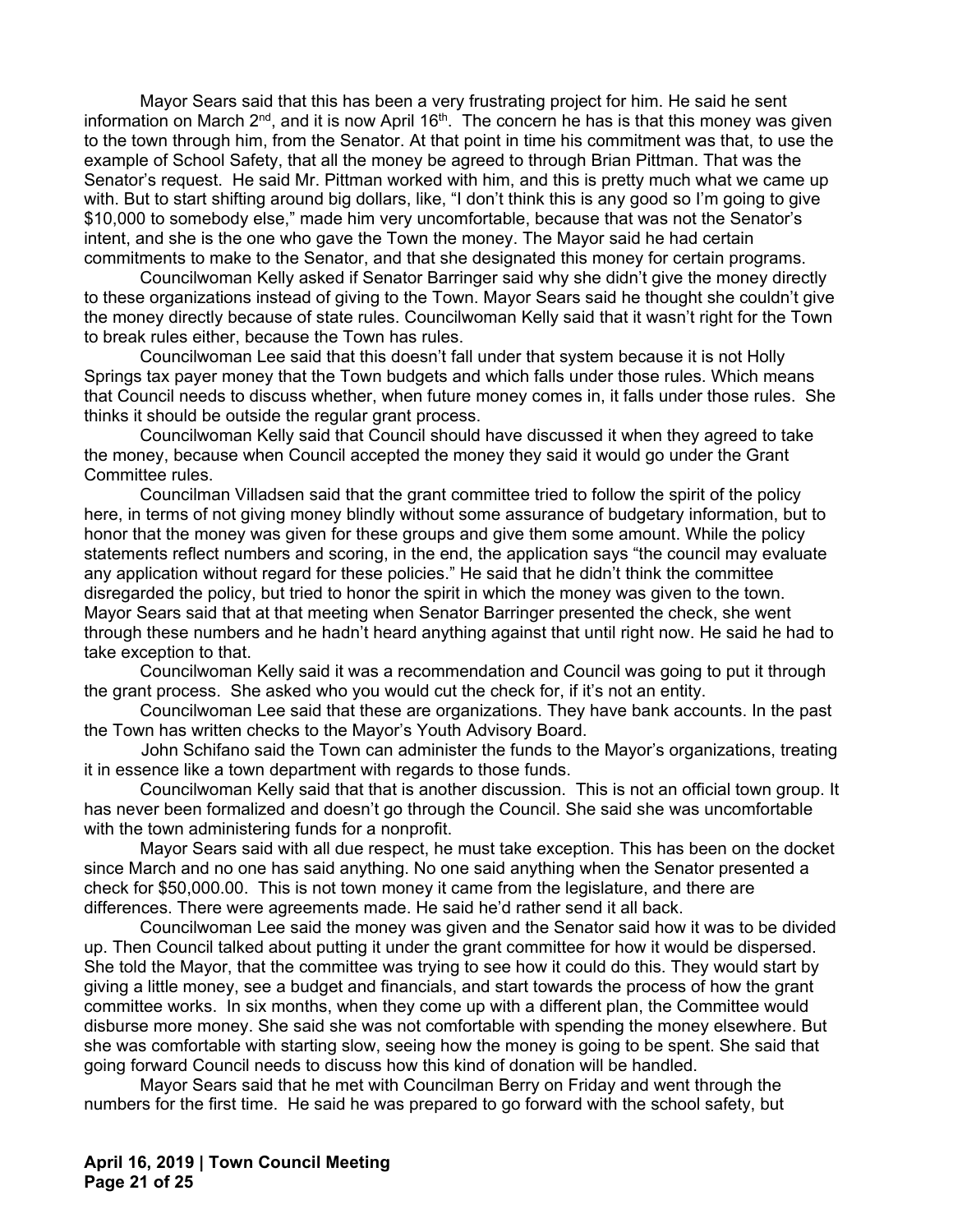doesn't have the financials on the school safety, but he could have the details on the other two groups within a week if Council wanted to table the matter.

Councilman Berry said that that's why the committee recommended the amounts they did, to give the groups time to put those financials together.

Councilman O'Brien said "the policy doesn't apply to this, right?" Councilwoman Lee said that even if it did, the committee could make an exception.

Councilman Berry said that he recalled, when Council made the decision to accept the \$50,000 that it was referred to the grant committee to go through the vetting. There are conflicts in what policy applies to the \$50,000. Any amount of diligence the committee takes to this process is better than simply handing money out. He said that he thinks the process they are going through is adding the necessary diligence to protect the tax payers and exercise some financial control over how the money is being spent and utilized. He said they should be careful about this or no group will give the Town any further grants. Council needs to clear this up.

Councilwoman Kelly said that John Adcock asked Council for information when he gave them money; this one didn't really.

Councilman Villadsen said that to do that we would have had to make provisions at the time for where the money would go, if it didn't meet the policy. He said the committee did its best to honor the policy and also reflect the reality of how this money was provided. There is no easy answer.

Councilwoman Lee said that Council has some changes to make going forward.

Councilmen O'Brien and Berry said that the Town needs to have a policy that applies to state money, separate from our own grants in the future.

Councilman Villadsen said that Council should review its own grant policy also as the town has grown a lot; the grant amount has been at \$15k for a while; the program is more publicized; and more people are applying. He said that Council needs to evaluate the total amount allocated, and the maximum amounts granted so that more nonprofits can partake of the grant money.

Councilwoman Kelly said that some of these groups that might be in between, not an outside nonprofit and not a Town advisory board. She said Council should figure out what these two groups are and fund them appropriately. Mayor Sears said he would like to have it resolved tonight, if possible. He said there were a lot of people waiting for this. Councilwoman Lee asked if there was a motion.

Councilman O'Brien said that he thought that the money was going to be vetted through the committee, but because it came from the state, it would be allocated to these groups. Councilwoman Lee "It said it was going to be allocated to those groups. Councilwoman Kelly "It was recommended to be allocated to those groups."

John Schifano said the actual language from the state was Holly Springs has \$50,000 to spend on School Safety, the Mayor's Youth Advisory, and Anti-Bullying. The State told Council how to spend, and how much to spend on these three different buckets. The Senator did not split the money between those groups; it is up to Council to decide how to spend it for those very loosely defined purposes. Council's only obligation is to spend that \$50,000 for those three purposes. The fact that our policy requires the recipient to be a 501(c)3 just gives some level of accountability. That level of accountability can be met without the 501(c)3 designation.

Mayor Sears said all checks would go through finance and he wouldn't touch them. He said he was upset that he was being asked that question.

Randy Harrington said that the Town can spend the money for any governmental purpose. As long as it meets that threshold that Council determines, Council can make that choice.

Councilwoman Kelly said she thinks that for accountability these organizations should be 501(c)3 and have them do what they can to find the closest 501(c)3 that meets those goals. There is a lot we could do for school safety and bullying across the board and there are a lot of organizations that can do that. She said Council could give the money to them and honor the Senator's intent. The Town has rules, other organizations go through those rules, and she thinks they accepted the money through those rules. Mayor Sears expressed his exception to that opinion.

**April 16, 2019 | Town Council Meeting Page 22 of 25**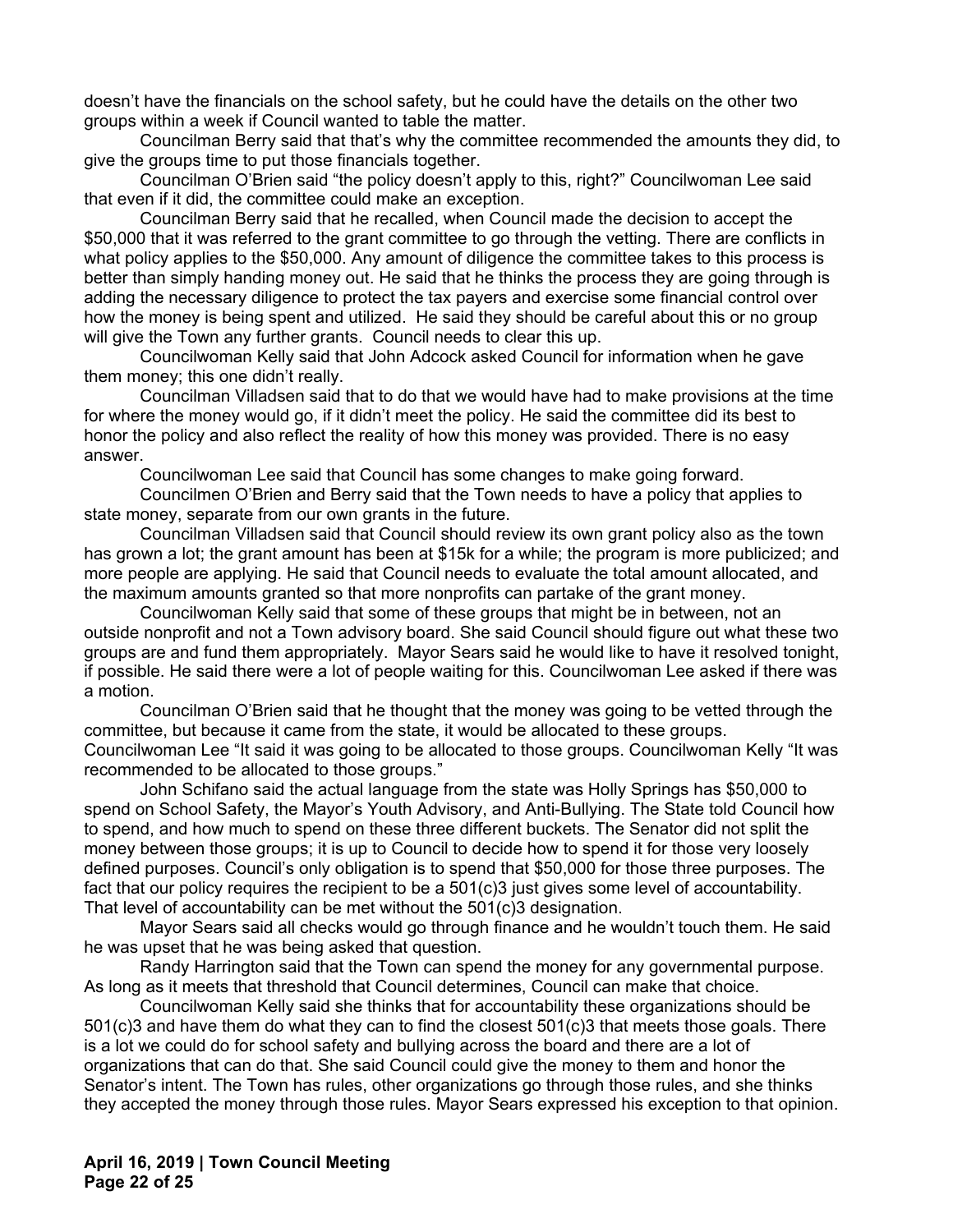Councilman O'Brien asked Mr. Schifano if a check could be written to an individual in disbursing these funds. Mr. Schifano said the group doesn't have to be incorporated. The Town can write a check to an individual, but there would need to be receipts or other proofs to show that the use is acceptable. There has to be a public purpose to how the money is spent.

Councilman O'Brien asked who the check would be written to. Is there a treasurer? Mayor Sears said yes, there is a treasurer. But let's go back to the school situation; a check has to be written to the school system, and the principal has the responsibility of making sure it meets the grammar of school safety or supplies. Councilwoman Lee and Councilman Berry explained that the check for that has to go to the school system to be administered, by law.

Councilwoman Kelly said that she likes the money going to the Youth Advisory, but they should become a company and not put it on the Town to administer. It's a burden on the Town, which has other things to do. Councilwoman Lee said the town should give them the \$2,500 and if they want to change things, do it going forward. The Town did not do that this time.

Councilwoman Kelly said that wasn't her understanding. Councilwoman Lee said her understanding was the money was to go to those three organizations. Councilman O'Brien said he agrees with Councilwoman Lee, but that he wants documentation that the groups are nonprofit. Councilman Berry said that the committee also wants that. That the committee is trying to meet in the middle, by granting a small amount and waiting for evidence of complying with the policy. Councilwoman Kelly said that if those groups want to use that money, the Town should require that they become a "real group" and come up to the requirements the other groups met. We could give more money to the schools and then we've honored the intent of improving safety.

Councilwoman Lee said that that would go against the Senator wanting the Town to give money to the other groups. Councilwoman Kelly said it was a recommendation, and the Town has its own rules. Council should have talked about it. Councilwoman Lee said that if that was the case, the Senator should have been told on the night she gave the money. Councilwoman Kelly said it was a recommendation and she was told that it would go through the grant committee and look at the rules.

Councilman Villadsen said Council had a motion, and could vote to do or not do it, or they could keep spinning their wheels. He said he didn't think anyone would be happy tonight.

**Action:** Motion to award North Carolina General Assembly funded grant money to the Wake County Public School System in the amount in amounts shown below, amending Apex Friendship High School to \$2,500 and adding Middle Creek High School at \$2,500, for a total of \$20,000 for school safety and supply programs to be administrated by the individual principals.

| <b>Elementary</b>     |            | <b>Elementary</b>         |            |
|-----------------------|------------|---------------------------|------------|
| <b>Holly Grove</b>    | \$1,000.00 | <b>Holly Grove</b>        | \$1,000.00 |
| <b>Holly Ridge</b>    | \$1,000.00 | <b>Holly Ridge</b>        | \$1,000.00 |
| <b>Holly Springs</b>  | \$1,000.00 | <b>Holly Springs</b>      | \$1,000.00 |
| Oakview               | \$1,000.00 | <b>Oakview</b>            | \$1,000.00 |
| <b>Buckhorn Creek</b> | \$1,000.00 | <b>Buckhorn Creek</b>     | \$1,000.00 |
| Pine Springs          | \$1,000.00 | <b>Pine Springs</b>       | \$1,000.00 |
|                       |            |                           |            |
| <b>Middle</b>         |            | <b>Middle</b>             |            |
| <b>Holly Grove</b>    | \$2,000.00 | <b>Holly Grove</b>        | \$2,000.00 |
| Holly Ridge           | \$2,000.00 | <b>Holly Ridge</b>        | \$2,000.00 |
|                       |            | <b>Apex Friendship MS</b> | \$2,000.00 |
| <b>High</b>           |            | <b>High</b>               |            |
| HS High School        | \$3,000.00 | <b>HS High School</b>     | \$3,000.00 |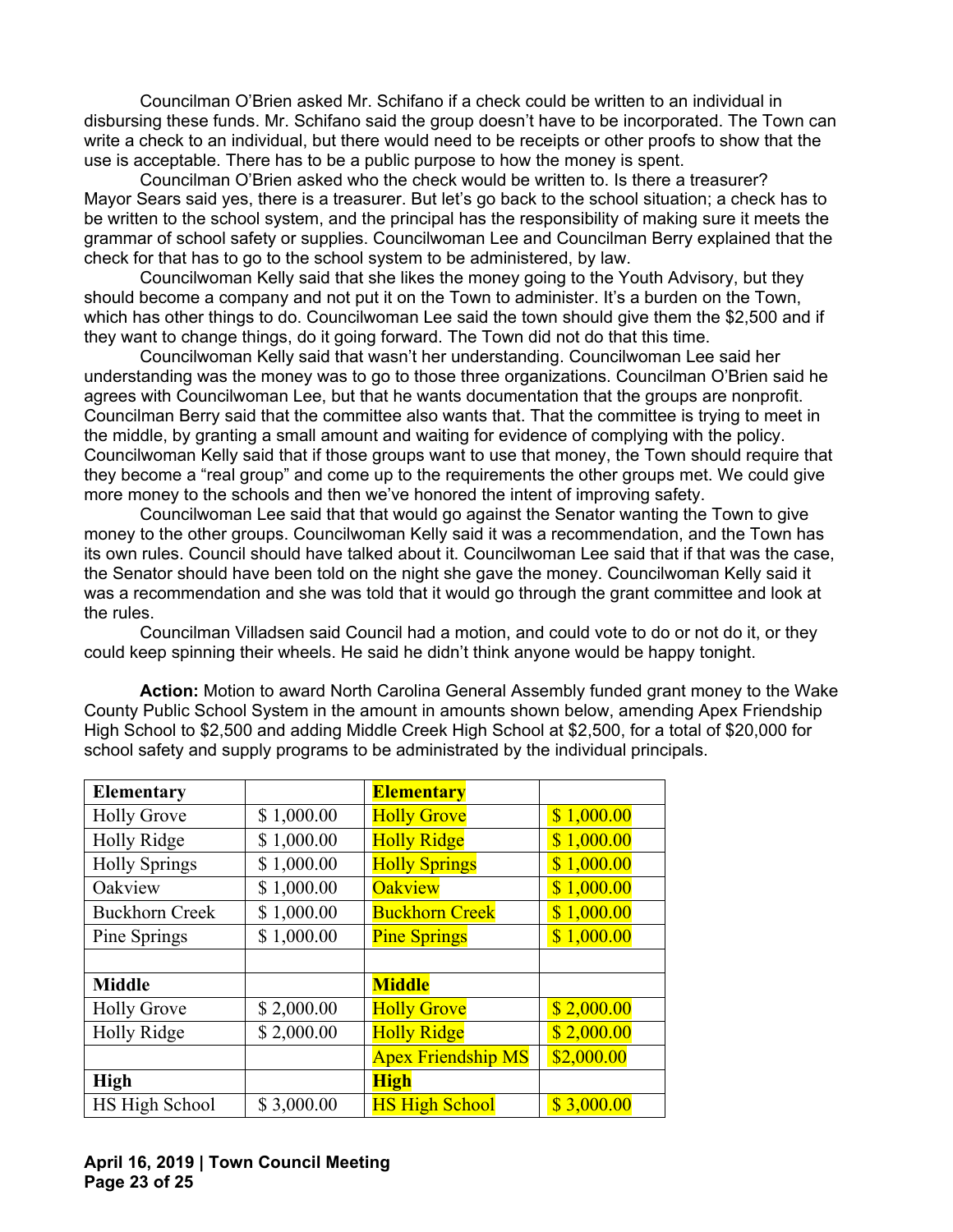| Apex Friendship | \$3,000.00<br>\$2,500.00 | <b>Apex Friendship</b> | \$2,500.00 |
|-----------------|--------------------------|------------------------|------------|
| Middle Creek HS | \$2,500.00               | Middle Creek HS        | \$2,500.00 |

**Moved:** Berry **Second:** Lee **Vote:** Unanimous

**Action**: Motion to award \$5,000 to the Mayor's Anti-bullying Campaign and \$2,500 to Youth Advisory Board.

 Motion: Lee Second: Villadsen Vote: Councilmen O'Brien, Berry and Villadsen voted for; Councilwoman Kelly voted against; The motion passed.

Councilwoman Lee and Councilman Berry said that Council needs to work on the policy. Mr. Harrington said that at one of Council's prior workshops they directed him to review best practices for nonprofit funding. That is a summer project and this can be discussed.

#### **10f. Other Business**:

Councilwoman Lee said that going forward Council needs to think about greenway placement. If we do it other ways than through development, it could be much more expensive.

Councilwoman Kelly said that Spring Fling was fun and she commended the staff for bringing it inside. She thanked them for being flexible with the weather.

#### **11. Manager's Report:**

 Mr. Harrington gave his thanks to Parks & Recreation for making the weather adjustment for Spring Fling. He said Adam Huffman, LeeAnn Plumer and the entire team did a great job.

 He announced that the North Carolina League of Municipalities has its CityVision conference in Hickory on May 14<sup>th</sup>-16<sup>th</sup>. The Town budget presentation is on the evening of the 14<sup>th</sup>, but Council members could attend the other two days. The deadline to register is the 21<sup>st</sup> so Councilmembers who want to go should let the Town Clerk know.

He said the Town has Springs Fest is coming up on April 27<sup>th</sup> from 10 am to 4 pm in downtown Holly Springs. Holly Springs Chamber of Commerce is leading the way and working with the Town and other partners for this inaugural event, with vendors' tents, food trucks, and a beer garden during, and a race that precedes it.

 Next Mr. Harrington informed Council that there is some potential legislation that staff has been watching. SB 367 that relates to the regulation of the removal or preservation of trees; and HB 675 related to making changes to the Land Use Regulations. He said that both of those bills are being tracked by staff, the town attorney and him. The tree ordinance would preempt most local tree ordinances. He said that he thinks he knows where Council stands on tree preservation and he doesn't think this bill is in the Town's interest. He asked Council for guidance on whether to engage with our elected officials on this issue, and they directed him to do so.